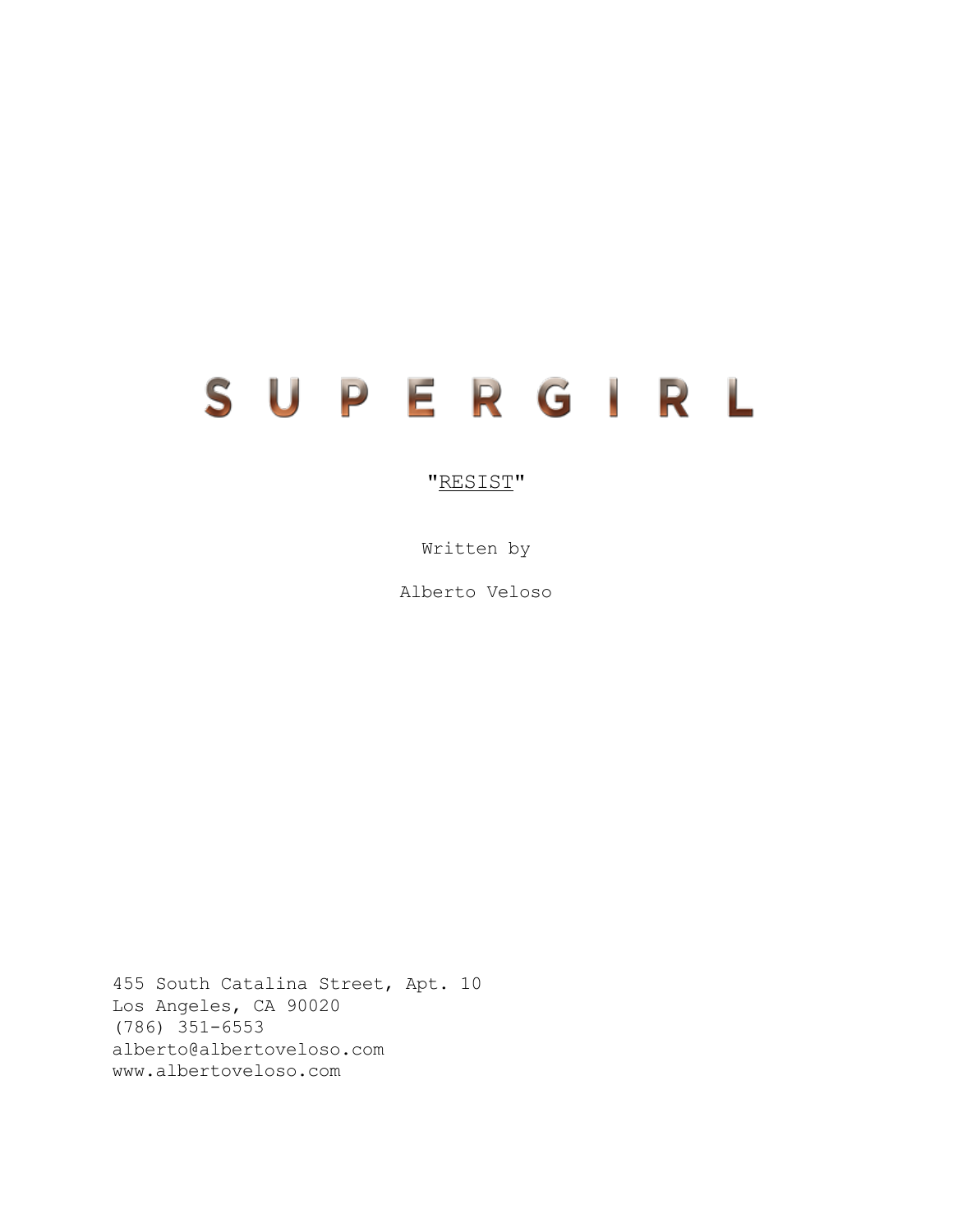## ACT ONE

EXT. NATIONAL CITY CONVENTION CENTER - DAY

An ocean of PROTESTORS are gathered behind police barricades. They carry signs like "Vote No to Hate!" and "Aliens Welcome Here!" They shout out in unison...

> PROTESTORS (Chanting) Edgar Russell, go away! Racist, sexist, ant-gay! (Again) Edgar Russell, go away! Racist, sexist, ant-gay!

Nearby, a reporter (SUSAN CHEN) is talking to her CAMERAMAN.

SUSAN

Make sure you get the entrance behind me. I wanna catch him when he drives in.

The cameraman mounts the camera on his shoulder.

#### CAMERAMAN

We're getting a signal from the network. You're going live in 5, 4, 3, 2...

The camera recording light turns on.

Susan talks directly to the camera while gesturing to the mob of protestors behind her.

### SUSAN

This is Susan Chen reporting live from the National City Convention Center, where controversial presidential candidate, Edgar Russell, is set to speak, and as you can see, he's not exactly getting a warm welcome.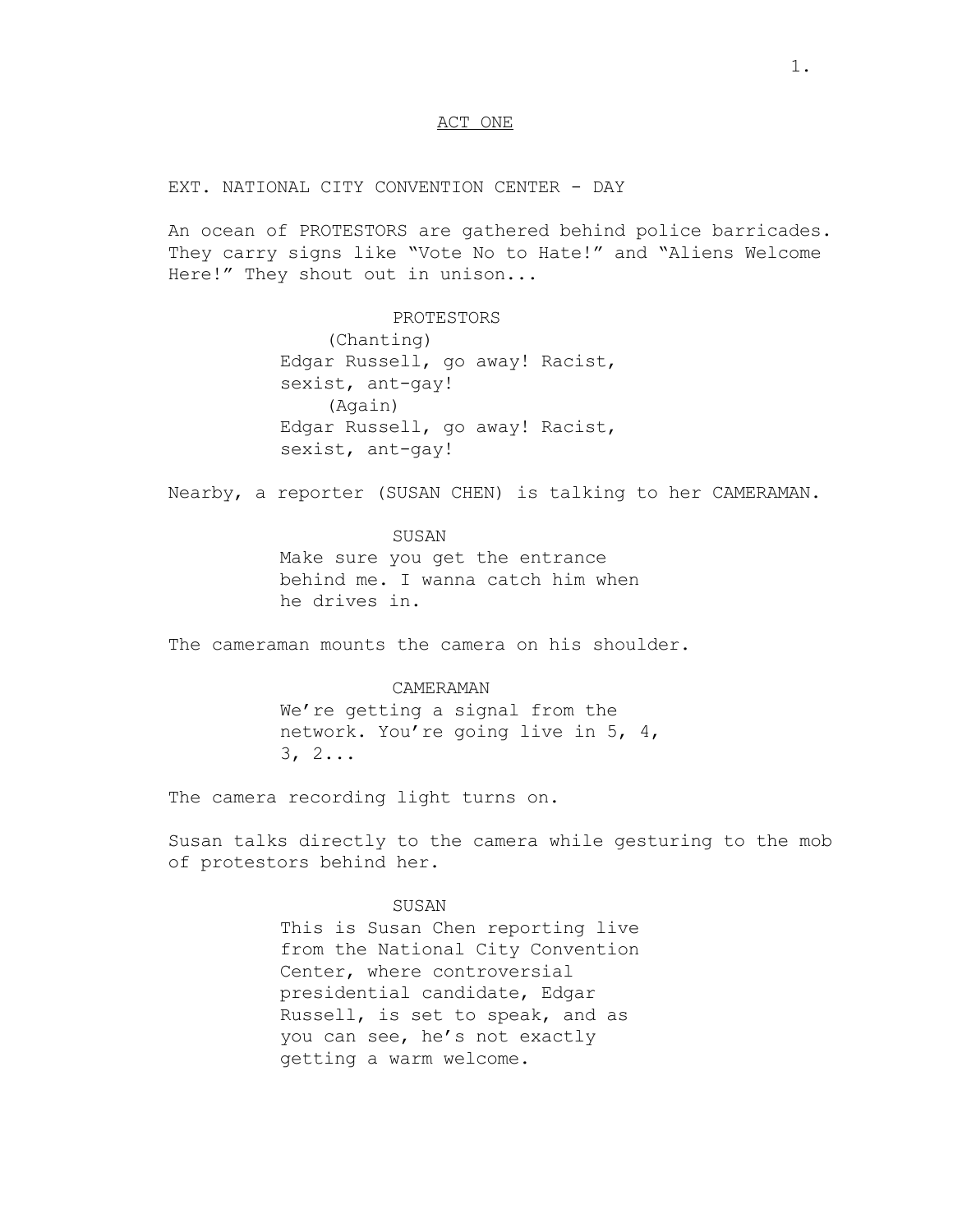The camera pans briefly to show protestors shouting, then returns to Susan.

> SUSAN (CONT'D) This is partly due to his fiery rhetoric calling for the arrest of all off-world aliens and the implementation of a DNA test to confirm a person's "human purity." And yet, despite the controversy, this one-time used car salesman seems to be gaining in the polls.

Behind her, a long black limo approaches the front entrance of the convention center. The protestors' cries get louder.

#### REPORTER

And here he comes now.

The limo stops in front of the steps leading up to the entrance.

EDGAR RUSSELL, an overweight and overconfident man with a bad combover, exits the limo amid a cacophony of boos and jeers.

Edgar walks up the steps, but stops halfway and turns back defiantly toward the crowd. He makes peace signs with both hands and holds them up, like Richard Nixon, and starts shouting...

#### EDGAR

(Mockingly) I am not a crook! I am not a crook!

The crowd erupts with more hisses and shouts, except for one MAN in the crowd who remains silent and stone-faced.

The man pushes through the crowd reaching the edge of the barricade. He reaches into his jacket and pulls out a pistol, pointing it right at Edgar Russell.

> MAN (Shouting) Death to tyrants!

A POLICE OFFICER sees him.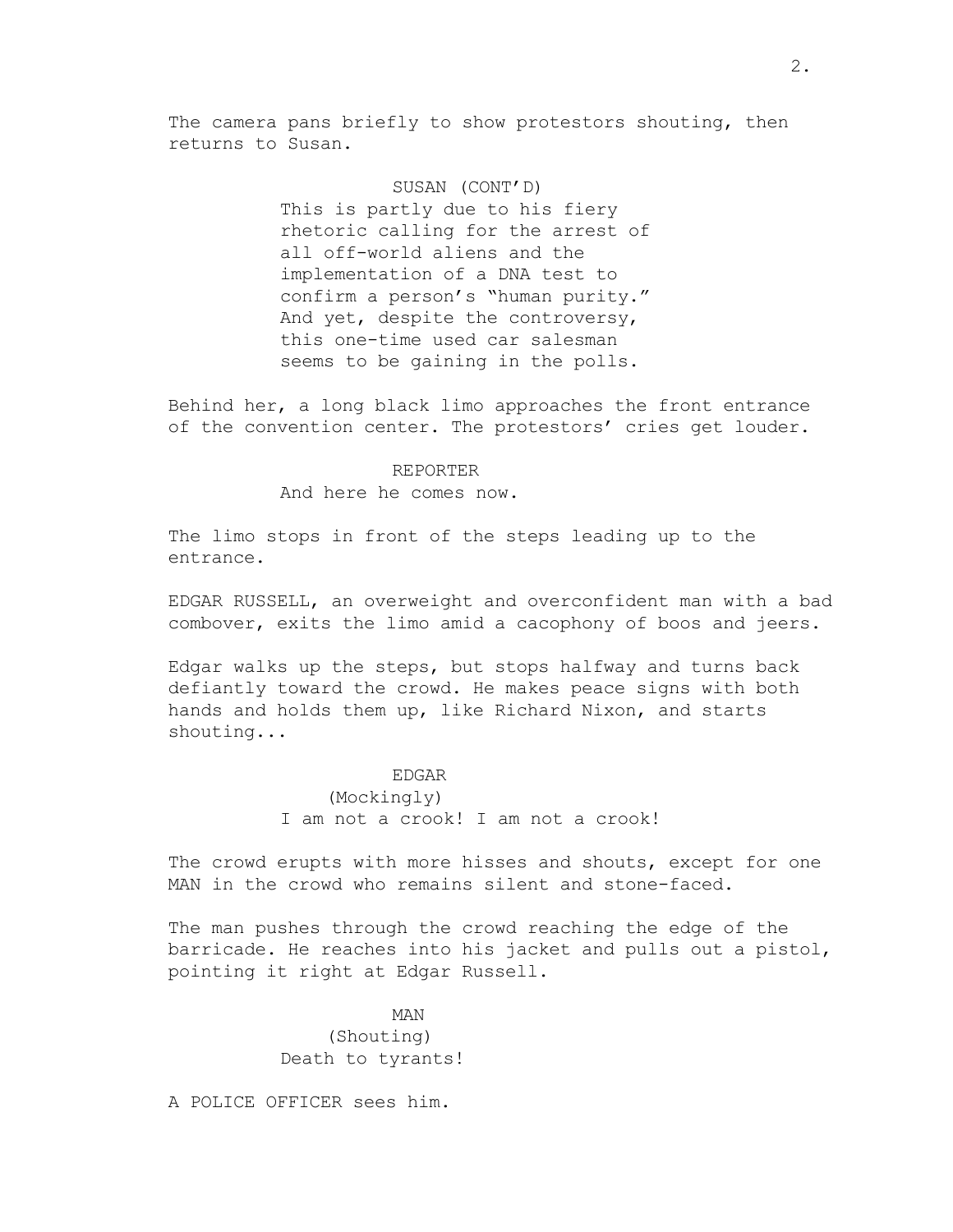# POLICE OFFICER He's got a gun!

A cluster of cops lunge at him, but the man quickly squeezes the trigger and fires out three shots: BANG! BANG! BANG!

Edgar manages to wince as the bullets race toward him, then a blur of red and blue swooshes in front of him.

Edgar, shocked to find himself un-shot, looks over and sees SUPERGIRL standing beside him. She opens her hand, and three bullets drop to the ground.

> SUPERGIRL (To the crowd) Is this any way to welcome guests to our city?

The police tackle the shooter and handcuff him as he shouts out crazily.

> MAN He's a fascist. He'll kill us all! He'll kill us all!

Meanwhile, Edgar Russell looks over at Supergirl with a condescending stare.

> EDGAR So, what, are you expecting a "Thank You," or something? I don't do "Thank You's."

Supergirl is taken aback, this is NOT the usual response she gets.

> SUPERGIRL Umm. Okay. You're welcome anyways.

Supergirl turns, jumps up in the air and flies off into the sky.

SMASH CUT TO: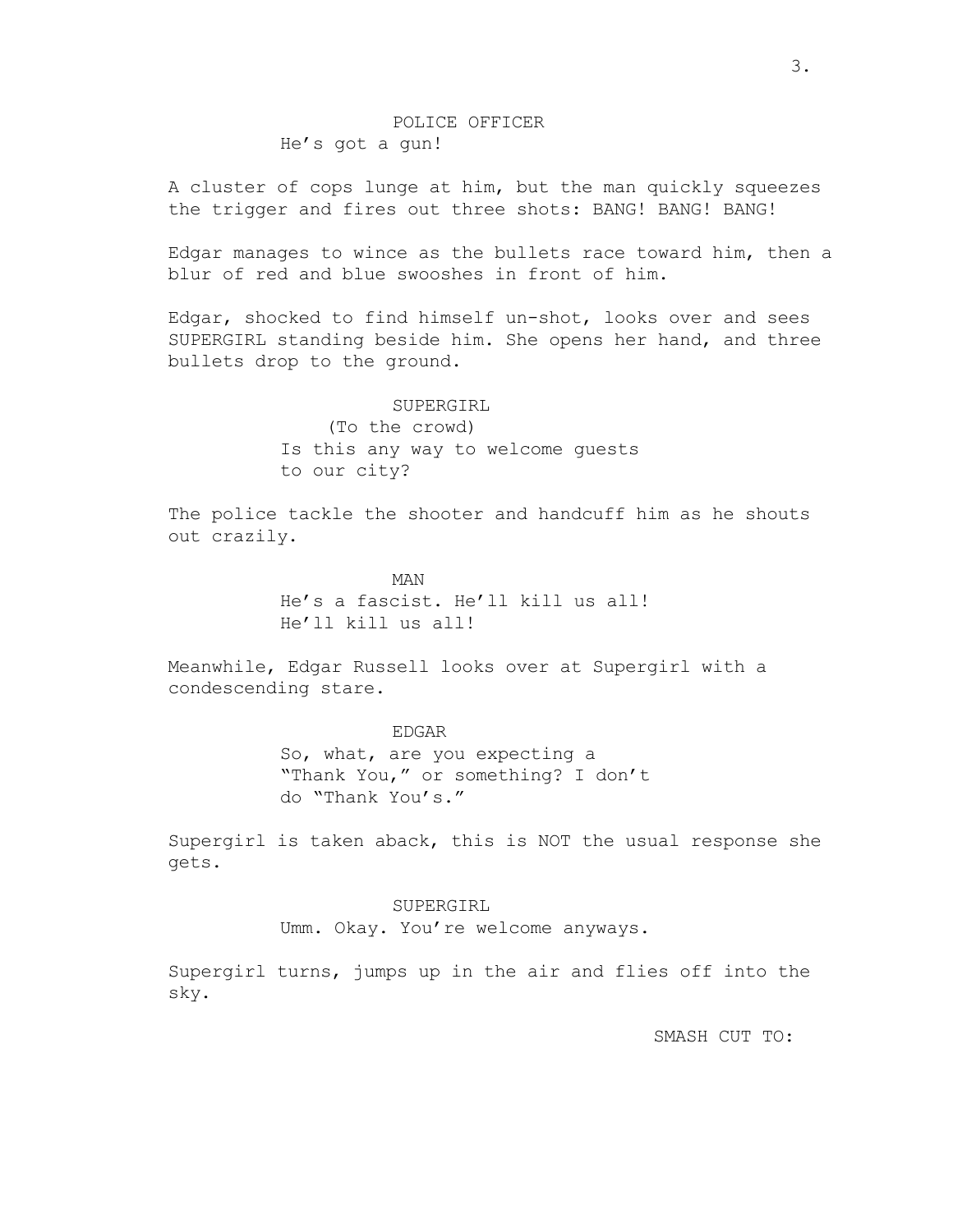INT. NEWSROOM - NIGHT

A silver-haired ANCHOR sits behind a sleek news-desk and talks straight into the camera.

#### ANCHOR

Did Supergirl just endorse Edgar Russell for President? That's what some are saying after she thwarted an attempt on the candidate's life. Lisa Santiago brings us the word from the streets.

The news report cuts to street interviews with ordinary people. The first person is an ANGRY WOMAN, visibly enraged.

## ANGRY WOMAN

I can't believe it. Why? Why would she save a bigot like that? What kind of message does that send? Edgar Russell deserved those bullets.

The report cuts to another interview, a young man who is obviously a RUSSELL SUPPORTER. He's shouting excitedly.

> RUSSELL SUPPORTER Yeah, Supergirl! America First! Whoa!

The report cuts again to another SHY WOMAN who looks uncomfortable being interviewed.

> SHY WOMAN I mean, I never liked her. She's no Superman, right?

INT. DEO HEADQUARTERS (COMMAND ROOM) - NIGHT

The main crew of the Department of Extra-Normal Operations (DEO) is watching the news report on their monitors. The crew includes J'ONN J'ONZZ (a Martian, currently in his human form), ALEX DANVERS (Supergirl's human step-sister), WINN (DEO's tech wiz), and Supergirl.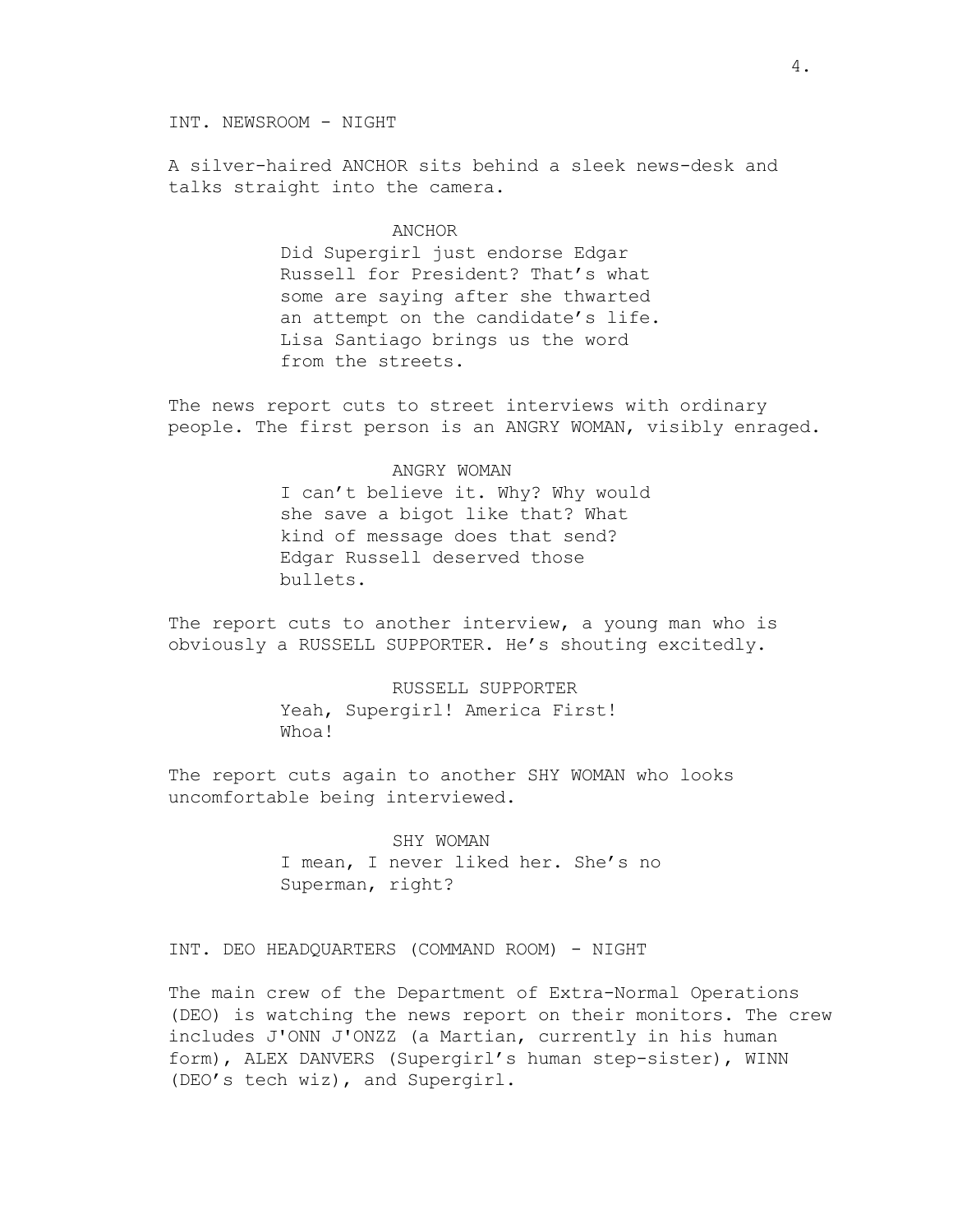The shy woman's interview continues.

SHY WOMAN (On the monitors) Maybe she should leave the rescuing to the men, you know?

WINN Ouch. Sexist burn.

SUPERGIRL I can't believe this! What do they want me to do? Only save Democrats?

ALEX People are idiots.

WINN Aren't we people?

ALEX I meant other people.

#### SUPERGIRL

This is so frustrating. No matter what I do, it's the wrong thing. I can't win.

J'ONN Ignore them. Your job is to save lives, not play politics. Everyone is worth rescuing, no matter what their beliefs are.

WINN And that's why I'm voting Martian in 2020!

The joke lightens the mood, and J'onn can't help but smile a bit.

Suddenly, a klaxon alarm goes off, filling the Command Room with red light.

> SFX (ALARM) BEEP! BEEP! BEEP!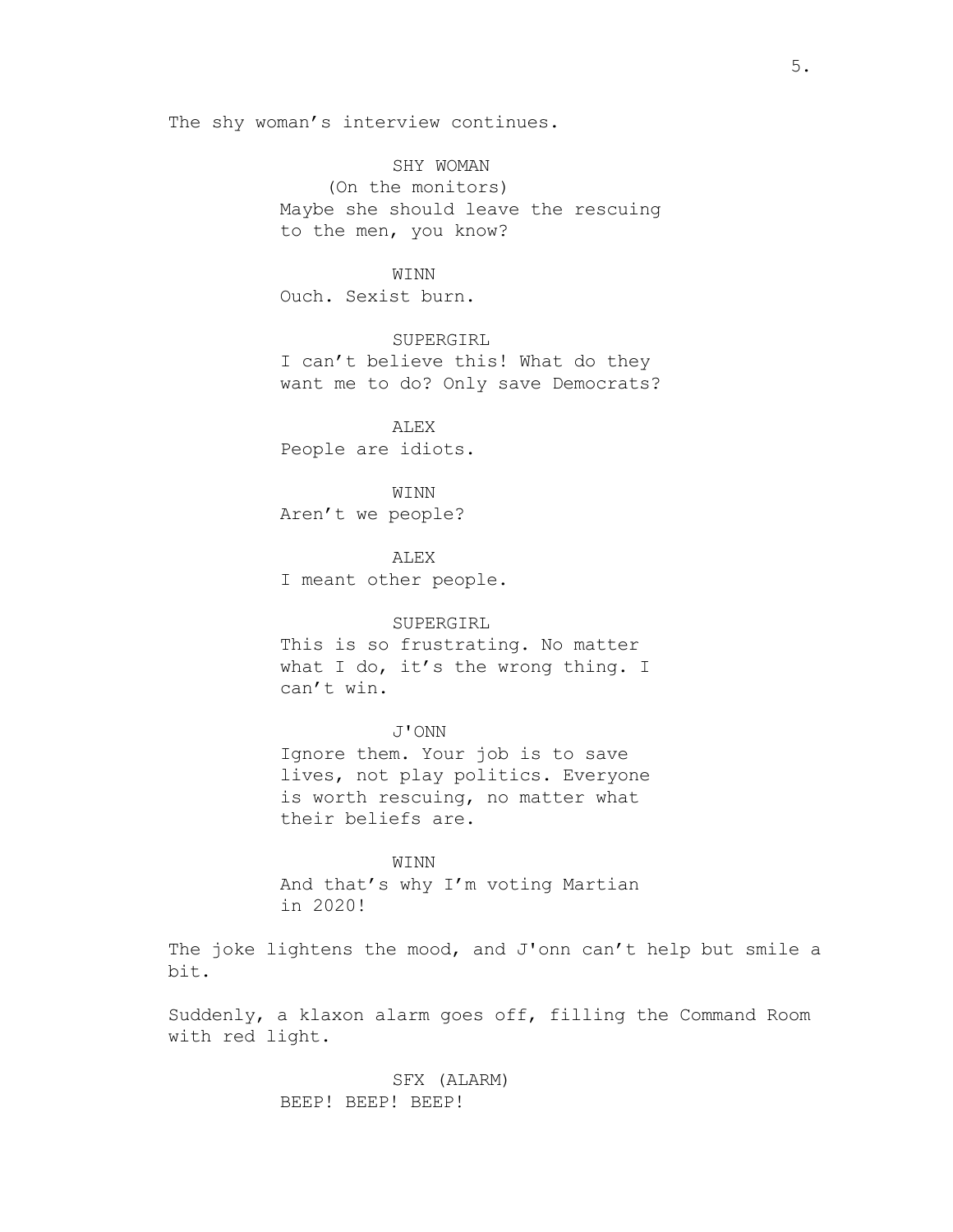The monitors switch to a live feed of an alley, where a ball of blue energy has mysteriously manifested.

> J'ONN There's an energy buildup in the northeast part of the city.

## SUPERGIRL

On it.

Supergirl flies out of the room, leaving a gust of wind behind her.

EXT. SKY - NIGHT

Supergirl is flying full speed across the sky while the DEO team speaks to her through her earpiece.

INTERCUT Kara in the sky and the crew at DEO headquarters.

J'ONN Kara. We've analyzed the energy signature. It's Tachyon energy.

## SUPERGIRL

Which means...?

#### WINN

Nothing good. Tachyon energy is time-based, not to mention highly unstable and explosive.

SUPERGIRL So don't touch it, got it!

EXT. ALLEY - NIGHT

Supergirl lands in the alley, across from the blue energy ball.

> SUPERGIRL I'm here. The ball seems to be growing.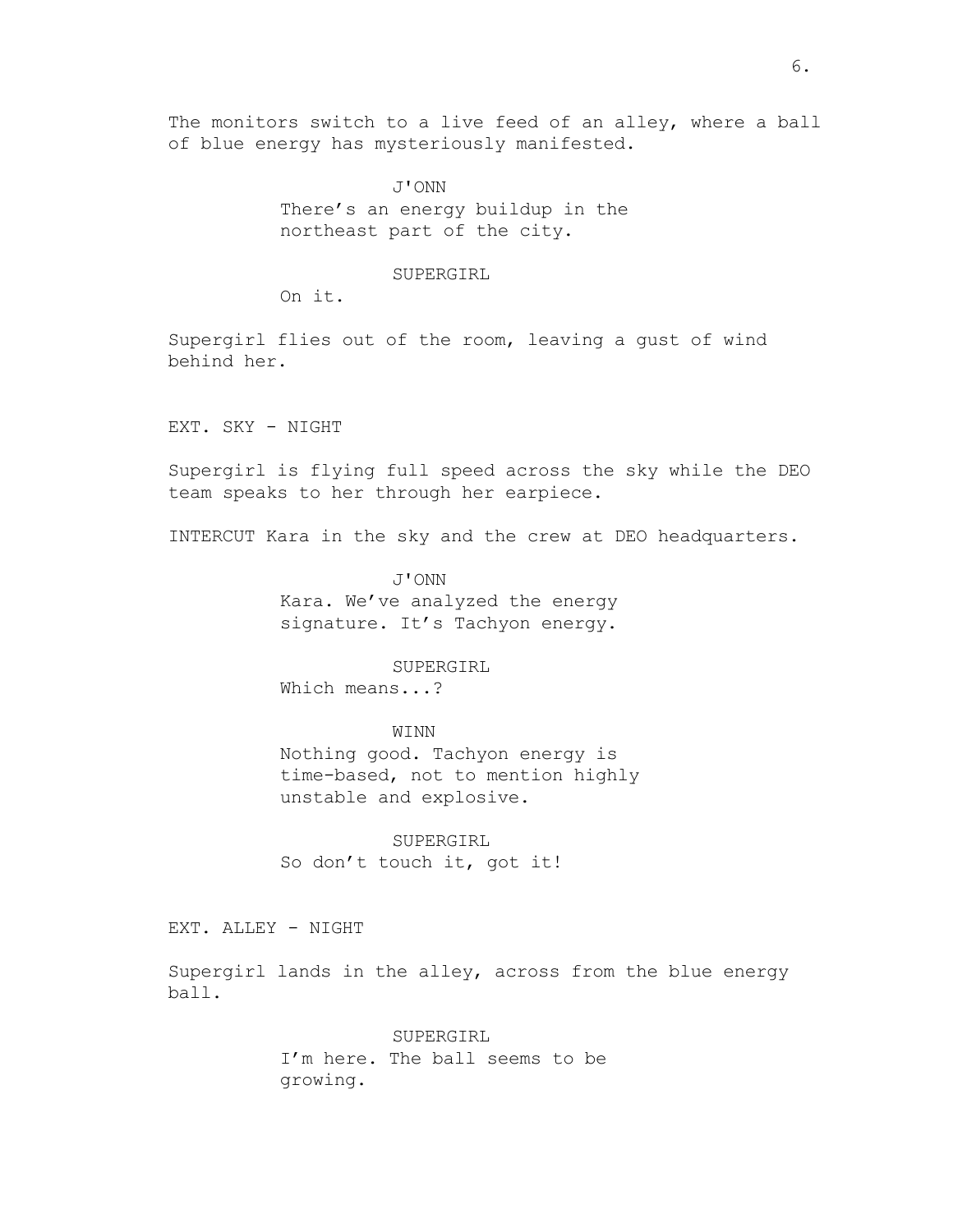She slowly walks toward it when the ball suddenly dissipates in a FLASH of light. It's so bright that even Supergirl has to cover her eyes.

> J'ONN (Through the earpiece) Supergirl. Report. Are you okay?

Supergirl is rubbing her eyes.

## SUPERGIRL

I'm fine, though I might have to start wearing Super-Sunglasses when I go out.

## WINN

(Through the earpiece) The energy ball's gone, but the satellite is picking up a heat signature where it used to be. Do you see anything?

Supergirl's vision is still blurry from the flash, but she can see the outline of what looks like a person kneeling on the ground.

> SUPERGIRL Yeah, I see someone.

Supergirl moves toward the figure.

SUPERGIRL (CONT'D) Hey. Are you okay?

CLOSE UP SHOT of Supergirl, shocked by what she sees offcamera.

> SUPERGIRL (CONT'D) It can't be.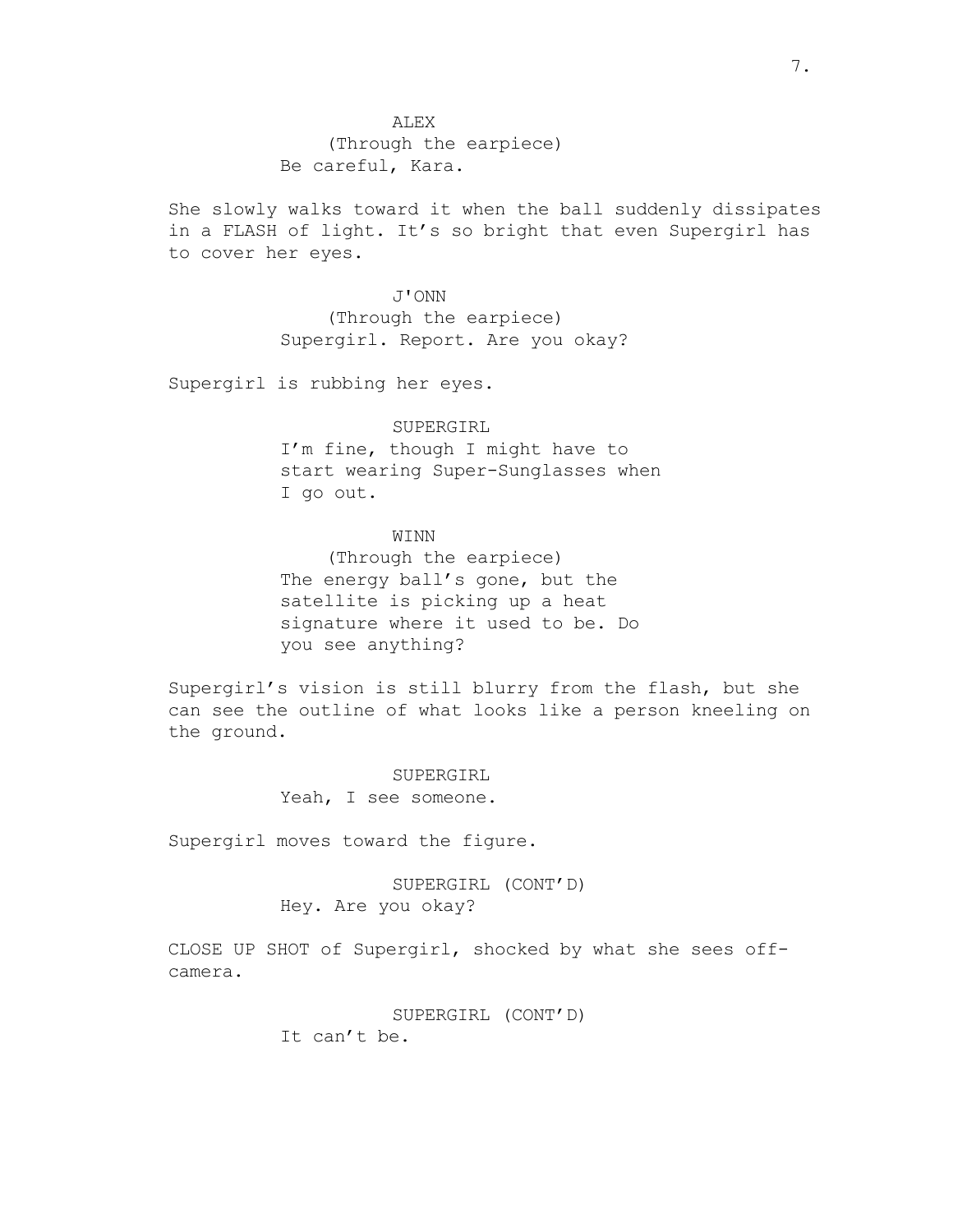## ALEX

(Through the earpiece) What is it? What do you see?

The mystery figure starts to stand, revealing herself to be an older version of Supergirl (henceforth known as SUPERWOMAN).

Superwoman is at least a decade older than Supergirl, with short hair, a scar across her face, and a completely black, war-torn costume (with the iconic "S" still on her chest).

Supergirl, still shocked, finally responds to Alex.

SUPERGIRL It's... it's me.

## END OF ACT ONE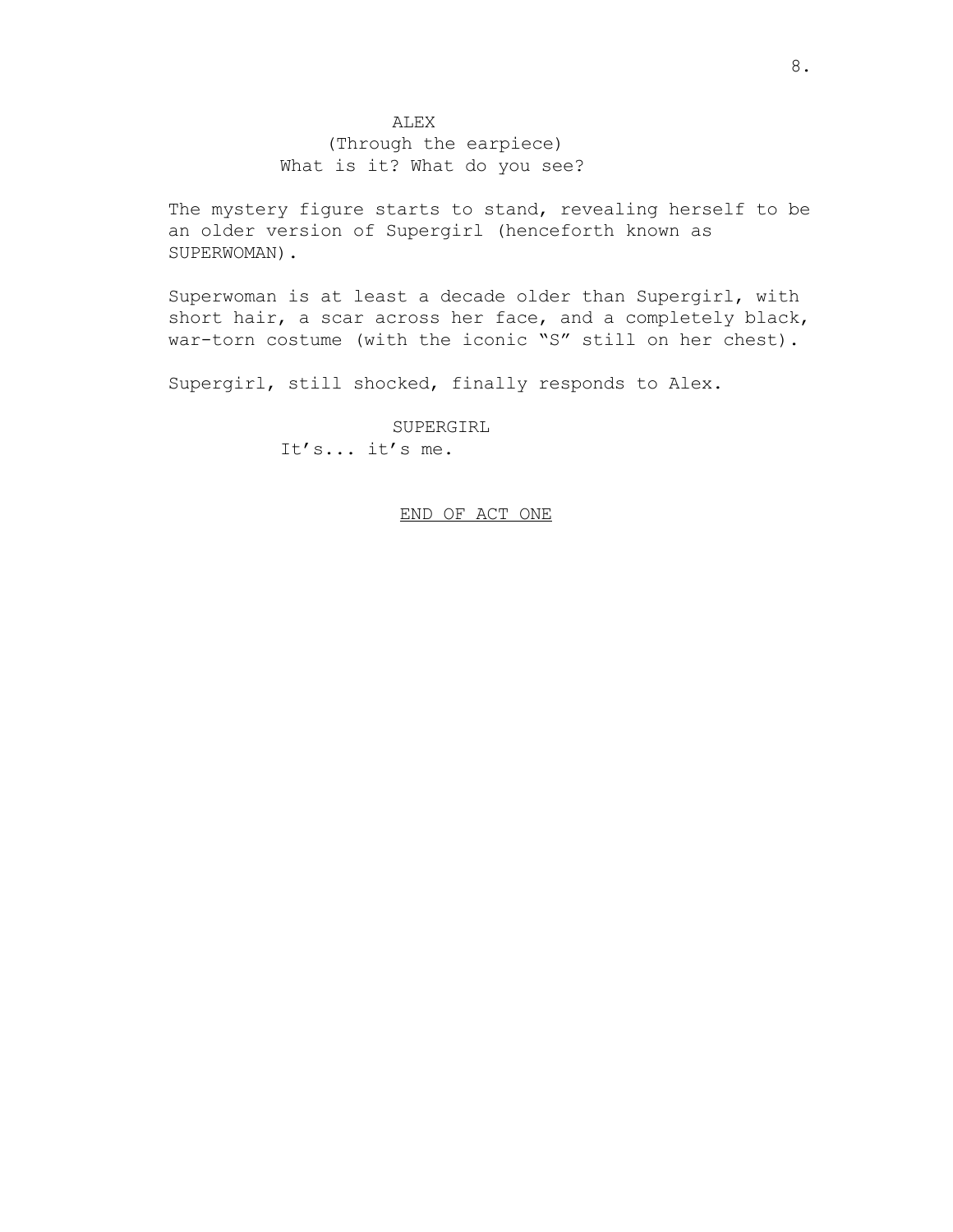## ACT TWO

INT. DEO HEADQUARTERS (EXAM ROOM) - LATER

Superwoman is lying on the bed as mechanical arms move up and down above her, running a series of scans of her entire body. Unlike Supergirl, with her cheerful demeanor, Superwoman's expression is perpetually stern and cold.

Watching through the exam room window are J'onn, Alex, Winn and Supergirl.

## INT. DEO HEADQUARTERS (CORRIDOR) - CONTINUOUS

On the other side of the exam room window, the DEO crew can hardly contain their disbelief.

> WINN I can't believe this. You grow up to be the Terminator.

ALEX How is this possible?

#### J'ONN

With all the things we've seen at the DEO, time travel doesn't seem outside the realm of possibility.

SUPERGIRL What happened to me? I mean, her.

#### ALEX

She didn't say anything when you found her?

## SUPERGIRL

No. She said she wanted to wait until we were back here so she could talk to us all at the same time.

ALEX Well, no time like the present.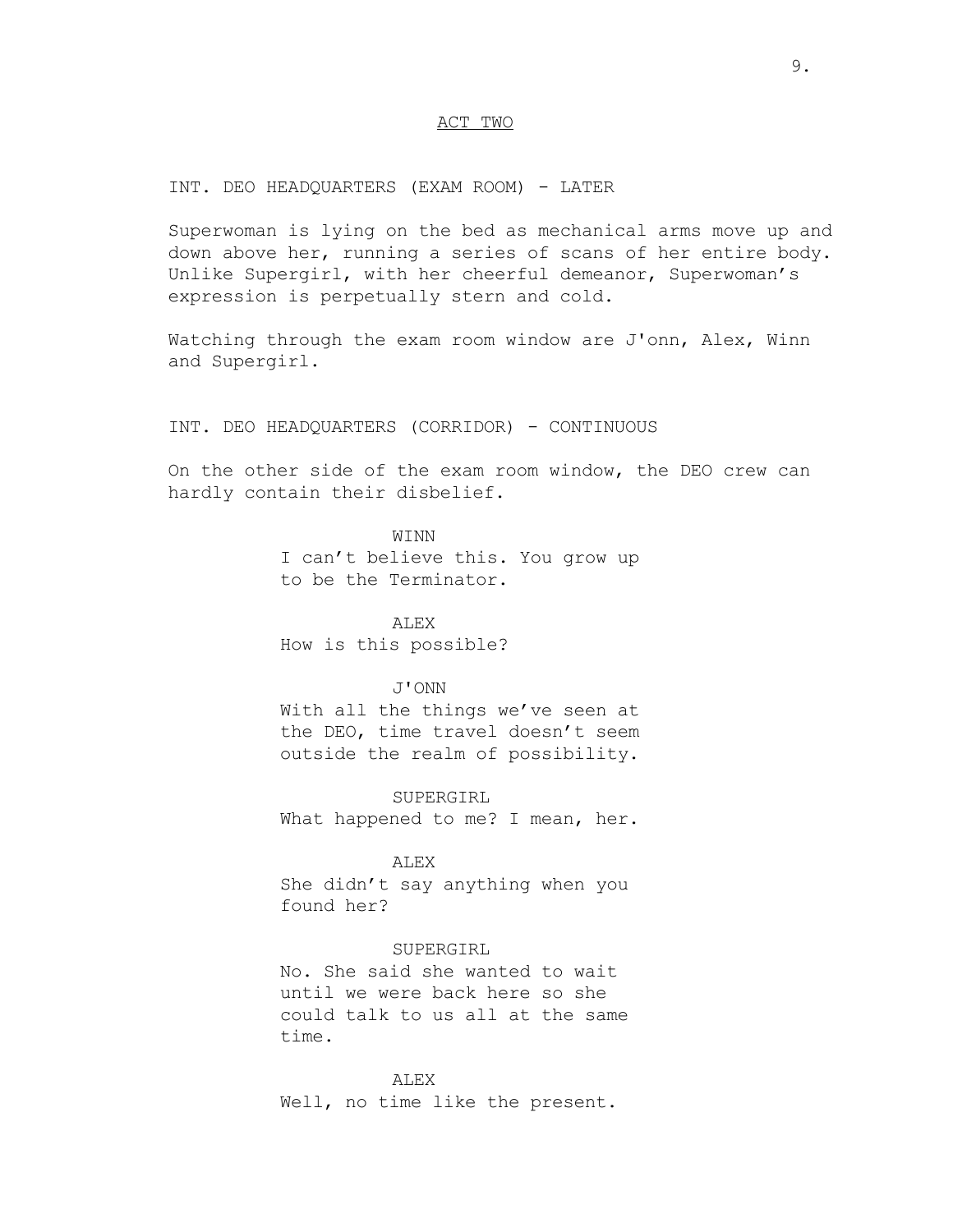Wait. Was that a time travel pun?

The crew ignores Winn's comment and enters into the...

INT. DEO HEADQUARTERS (EXAM ROOM) - CONTINUOUS

When Superwoman sees Alex enter the room, her face softens for just a moment.

SUPERWOMAN

Alex.

ALEX You look surprised to see me.

SUPERWOMAN It's... been awhile.

J'ONN The tests confirm it. You are Supergirl.

#### SUPERWOMAN

(Correcting J'onn) Superwoman! I haven't been a girl for a long time.

J'ONN What year are you from, exactly?

SUPERWOMAN

2030. I came back to try and prevent the hellhole that the world becomes in the next 12 years.

## WINN

(With sci-fi giddiness) That is sooo Terminator.

SUPERGIRL What happened?

SUPERWOMAN Edgar Russell happened.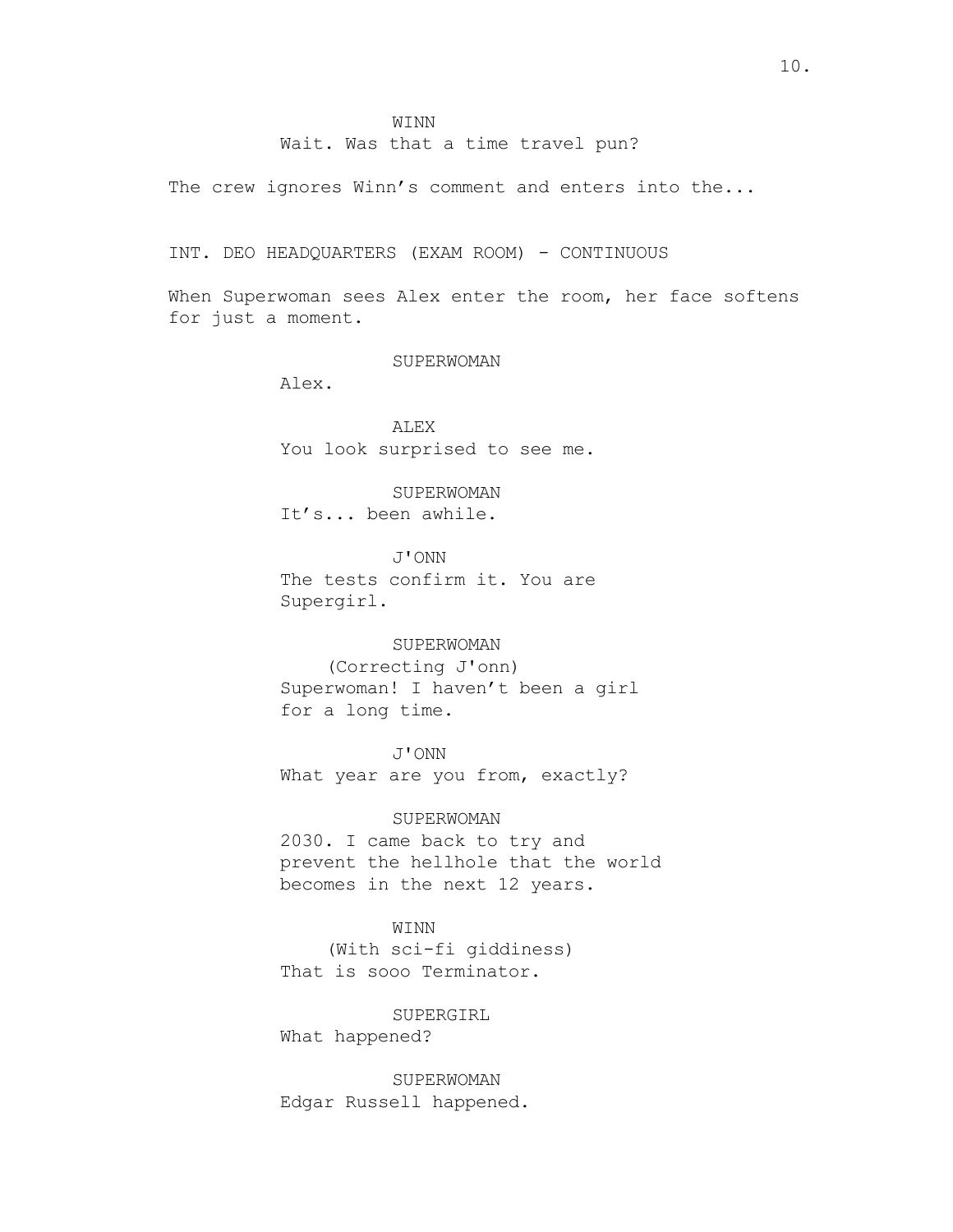## ALEX

Seriously? That guy?

#### SUPERWOMAN

He doesn't seem like a threat now. I remember how we all thought it was a joke, some kind of publicity stunt so he could sell more cars. But he will win. And he will lead the world into a new Dark Ages.

J'ONN

How?

#### SUPERWOMAN

Alien Registration, Anti-Homosexuality vaccines, those aren't just false promises to win votes. Almost immediately after he got elected, he started to imprison off-worlders in Guantanamo Bay. His popularity plummeted, but when he took the country to war against China and North Korea, it became almost impossible to remove him.

#### SUPERGIRL

Why those countries?

#### SUPERWOMAN

Why not? Any war would have suited his purposes. As the war languished on, then turned nuclear, the devastation gave him the justification to invoke emergency powers. He suspended elections and extended his term indefinitely.

#### ALEX

That... that can't happen. Not here. Not in the U.S.

SUPERWOMAN It can. And it did.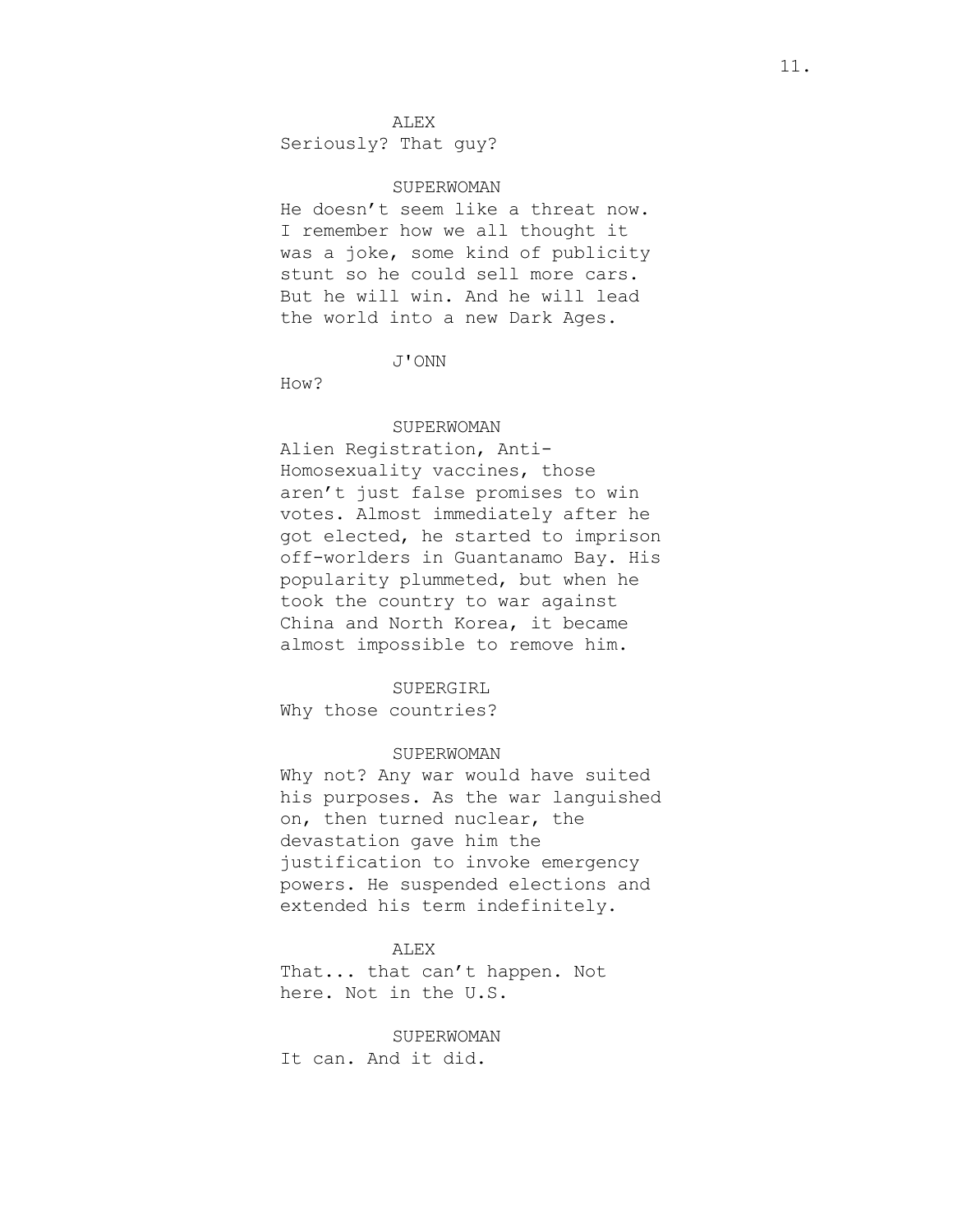#### WINN

How did you travel back in time?

#### SUPERWOMAN

If you can believe it, Maxwell Lord is the leader of the resistance. He came up with the time travel technology, but a normal human can't survive the Tachyon energy released in the journey. Lucky for me, I have thick skin.

#### SUPERGIRL

What about the J'onn of your time? Or Kal-El? Couldn't they have helped.

Superwoman turns away.

#### SUPERWOMAN

All gone. (A pause) Long gone.

Superwoman turns back to face the group, her expression filled with determination and rage.

> SUPERWOMAN (CONT'D) But I'm going to change that. No matter what it takes.

INT. DEO HEADQUARTERS (COMMAND ROOM) - MOMENTS LATER

The DEO crew are walking into the command room.

WINN Well, I'm depressed.

ALEX What do you think, Kara?

## SUPERGIRL

I don't know what to believe. I don't know what to do. The future she described seems so... hopeless.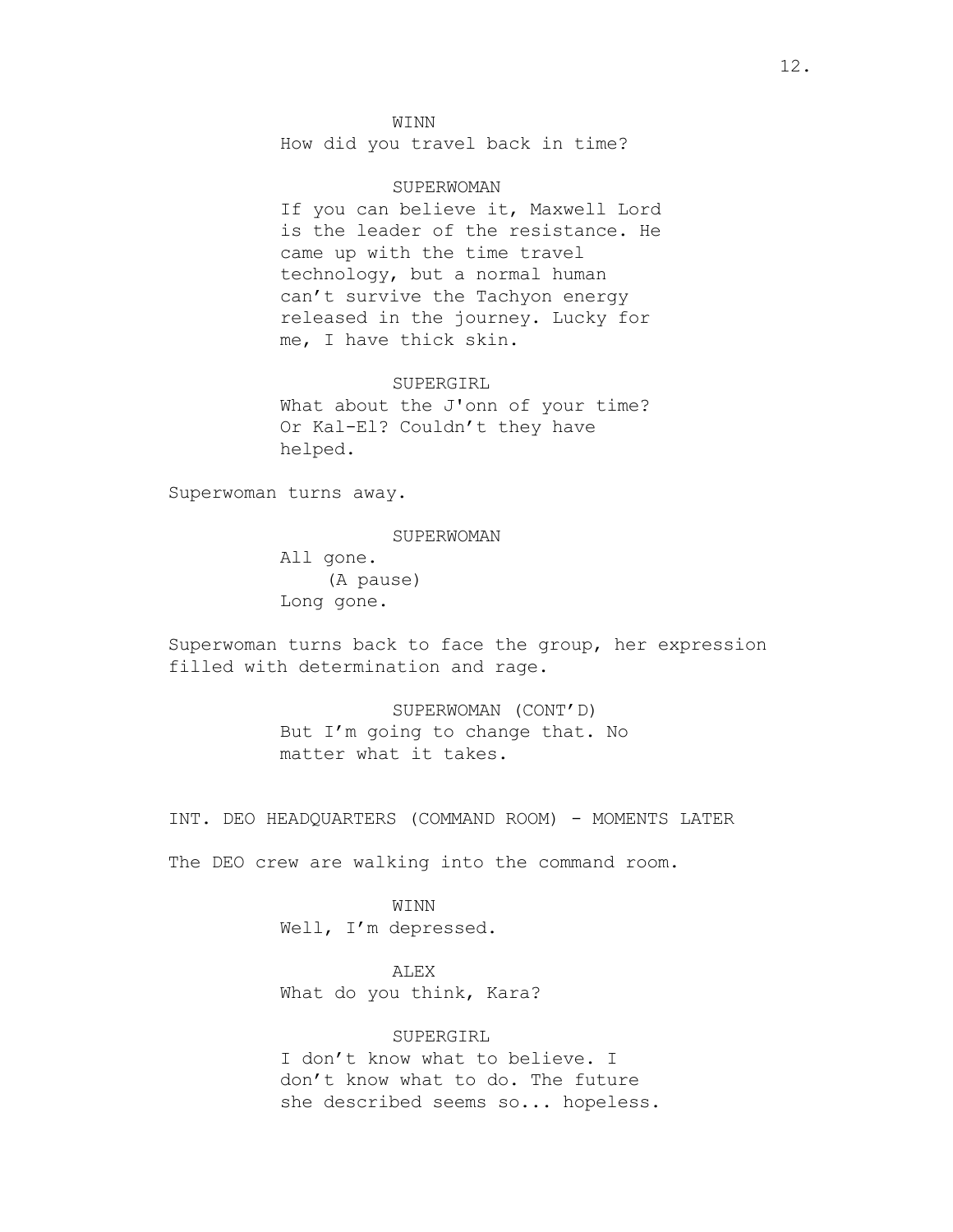## WINN

Any chance this is some kind of trick? A clone? A robot? A shapeshifter? A cloned robot shapeshifter?

J'ONN We have no reason to doubt her.

# ALEX

And we can't risk not doing something, not with the entire world hanging in the balance.

#### SUPERGIRL

So what's the plan?

#### WINN

Maybe we can get to Russell. Talk to him. Make him see the errors of his ways.

Alex pulls up information on Edgar Russell on the command room monitors.

## **ALEX**

Easier said than done. He's notoriously paranoid. He doesn't do interviews or talk to the press. The only people with access to him are high-end donors.

SUPERGIRL Well, then, lucky for us, we happen to know one.

Supergirl points at the donor list on one of the screens. A single name stands out: LUTHOR.

CUT TO:

INT. HOTEL HALLWAY - NIGHT

LENA LUTHOR and KARA DANVERS (Supergirl's civilian secret identity) are walking down a hotel hallway.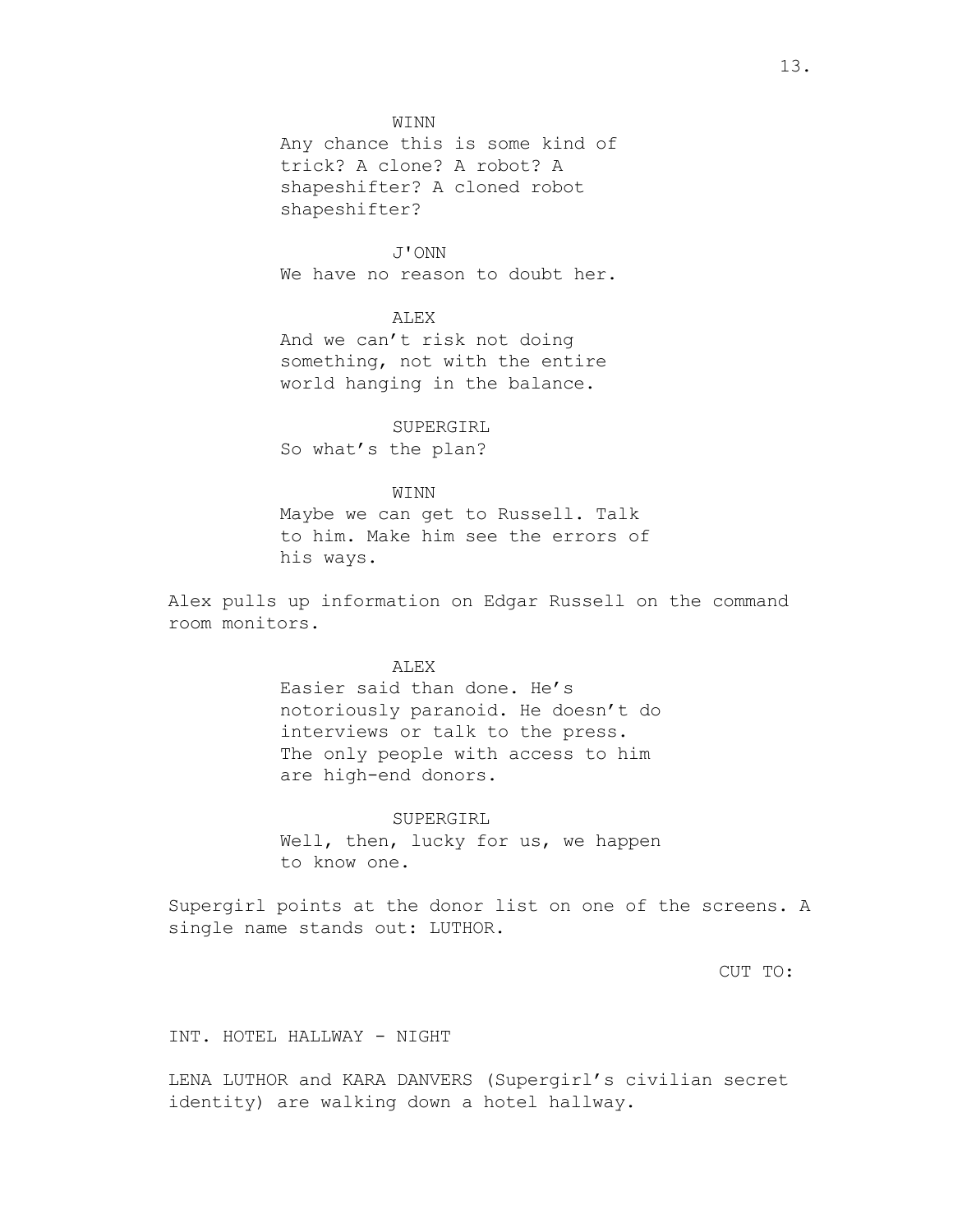## KARA

Thanks again for bringing me to this, Lena.

## LENA

That's what friends are for, silly. Though I must say, I'm actually surprised you wanted to come. Russell's speeches aren't exactly "uplifting."

## KARA

And yet, your family donated to his campaign.

## LENA

My family donates to both parties. So matter who wins, we win.

## KARA

Well, CatCo wants me to write a profile on his campaign. I figured the best way to do that is to get up close and see it for myself.

## LENA

Such a star journalist. I'll make sure to introduce you two after the speech. It should be almost over.

Lena shows her donor pass to the two security guards outside the conference room. The guards motion that they can enter.

> LENA (CONT'D) Are you sure you're ready for this?

# KARA

Ready as I'll ever be.

The guards open the doors for them, and the two women enter into the...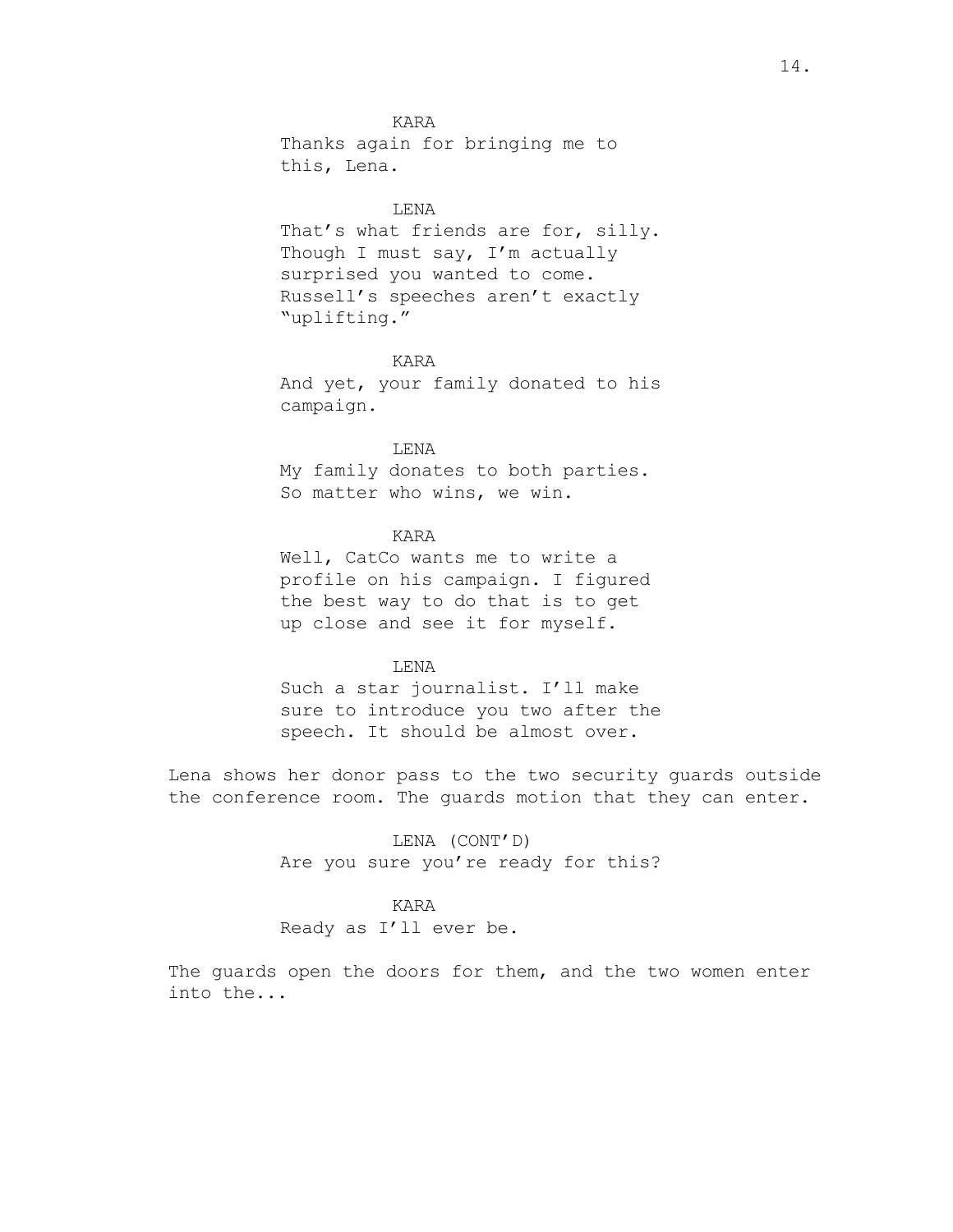Edgar Russell's voice can barely be heard over the roarous chanting of the CROWD.

## CROWD

Edgar! Edgar!

Kara and Lena stand off to the side of the conference room.

Edgar Russell is at the stage podium, loudly pontificating.

## EDGAR

Our country, our whole planet is under attack. I'm not kidding. Under attack! Bunch of Martians and Kryptos running around. And all those other groups. Monsters, I say! All of them. You know what I'm talking about. And what does the government do?

CROWD

(Shouting) Nothing!

#### EDGAR

But that all changes in November, when we take back the White House, we take back the country, and we finally make this planet safe for humans again.

## CROWD

(Chanting loudly) Humans first! Humans first!

Kara looks out at the crowd, their faces full of anger and violence, and for the first time in a long time, Kara feels afraid.

## END OF ACT TWO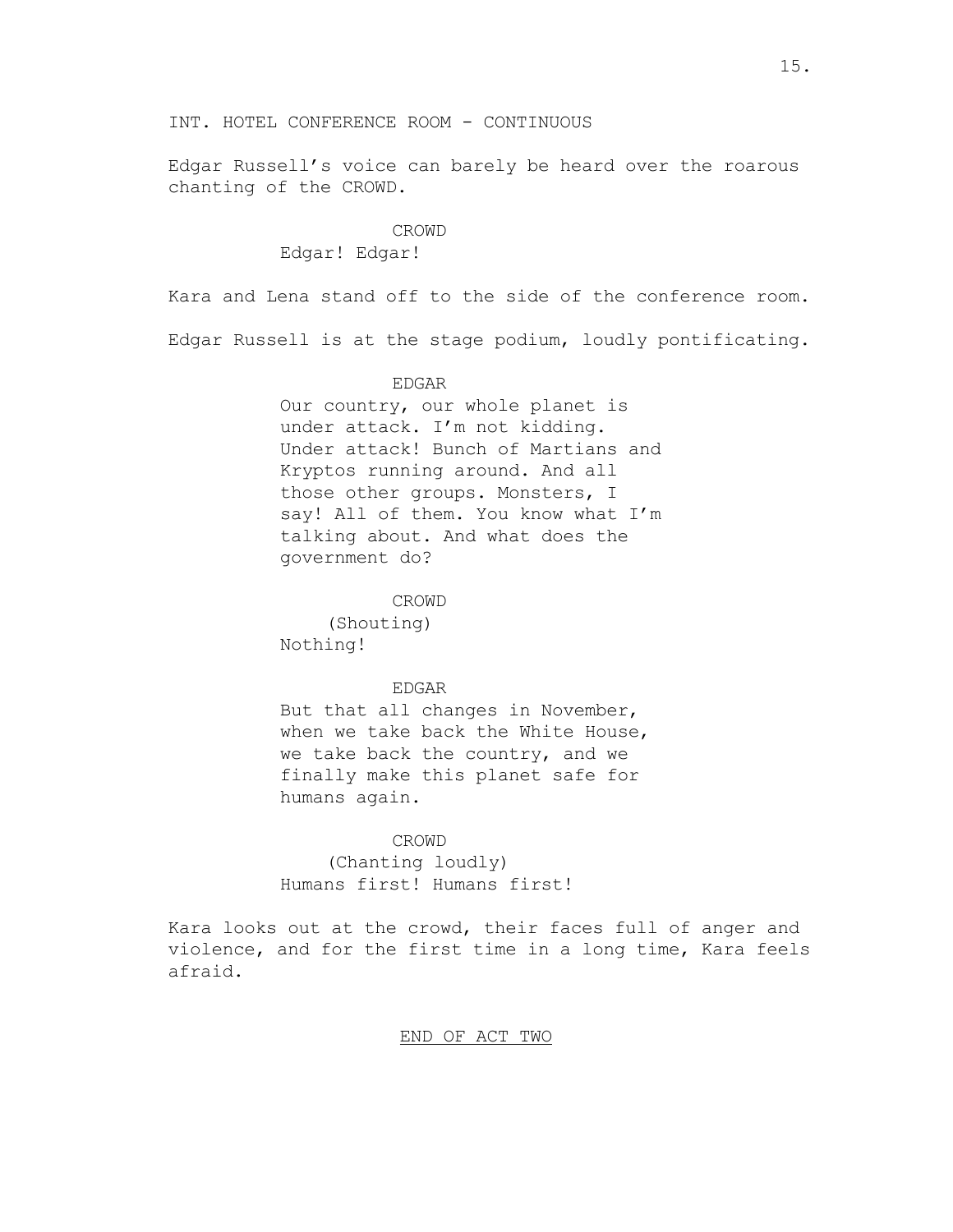## ACT THREE

## INT. DEO HEADQUARTERS (COMMAND ROOM) - NIGHT

Superwoman wanders around the room nostalgically looking at the various machines. Winn enters the room and notices her.

#### WINN

Does the DEO look a little different in 12 years?

#### SUPERWOMAN

The DEO was destroyed by government foot soldiers in '23.

WINN Sooo, very different then.

Winn smiles, happy with his joke, but Superwoman, her expression as serious as ever, doesn't so much as smirk.

Superwoman goes back to looking at the machines.

#### WINN (CONT'D)

Listen, I know the future you came from wasn't great, but if you know Kara, and I'm pretty sure you do, you know she'll stop at nothing to make sure your future doesn't happen.

SUPERWOMAN

I do know Kara. That's the problem.

#### WINN

So do you have any spoilers about me? What awesome tech inventions make me a millionaire?

## SUPERWOMAN

Seriously? After everything I told you, all you want to know is if you get rich?

Winn shrugs as if to say, "Yeah, I guess so."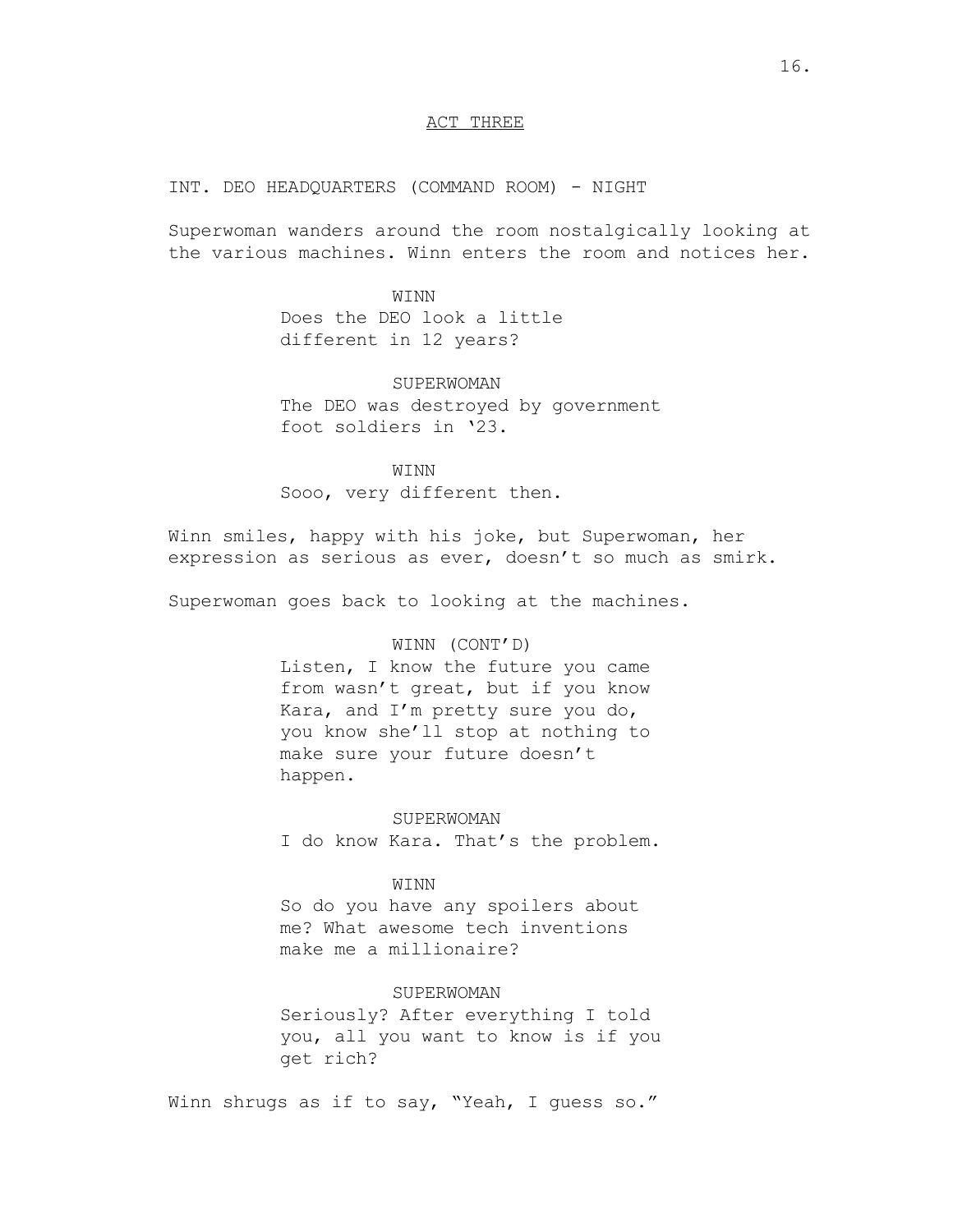SUPERWOMAN (CONT'D) You do. And you buy a twelve bedroom mansion on the beach.

WINN

Nice!

SUPERWOMAN Then the house is destroyed in the West Coast bombing of '26.

WINN

Bummer.

A klaxon alarm goes off.

# SFX (ALARM) BEEP! BEEP! BEEP!

Winn rushes over to one of the monitors. A breaking news report comes in showing the outside of a bank, which is surrounded by police cars.

In the bank window, the villain known as REACTRON shoots an energy blast at a police car, obliterating it. A NEWS REPORTER speaks over the video.

## NEWS REPORTER

This just in. The metahuman criminal known as Reactron has taken over National City Bank & Trust.

Winn seems almost surprised.

WINN Reactron! Talk about a blast from the past. Where's he been all this time?

The news report continues.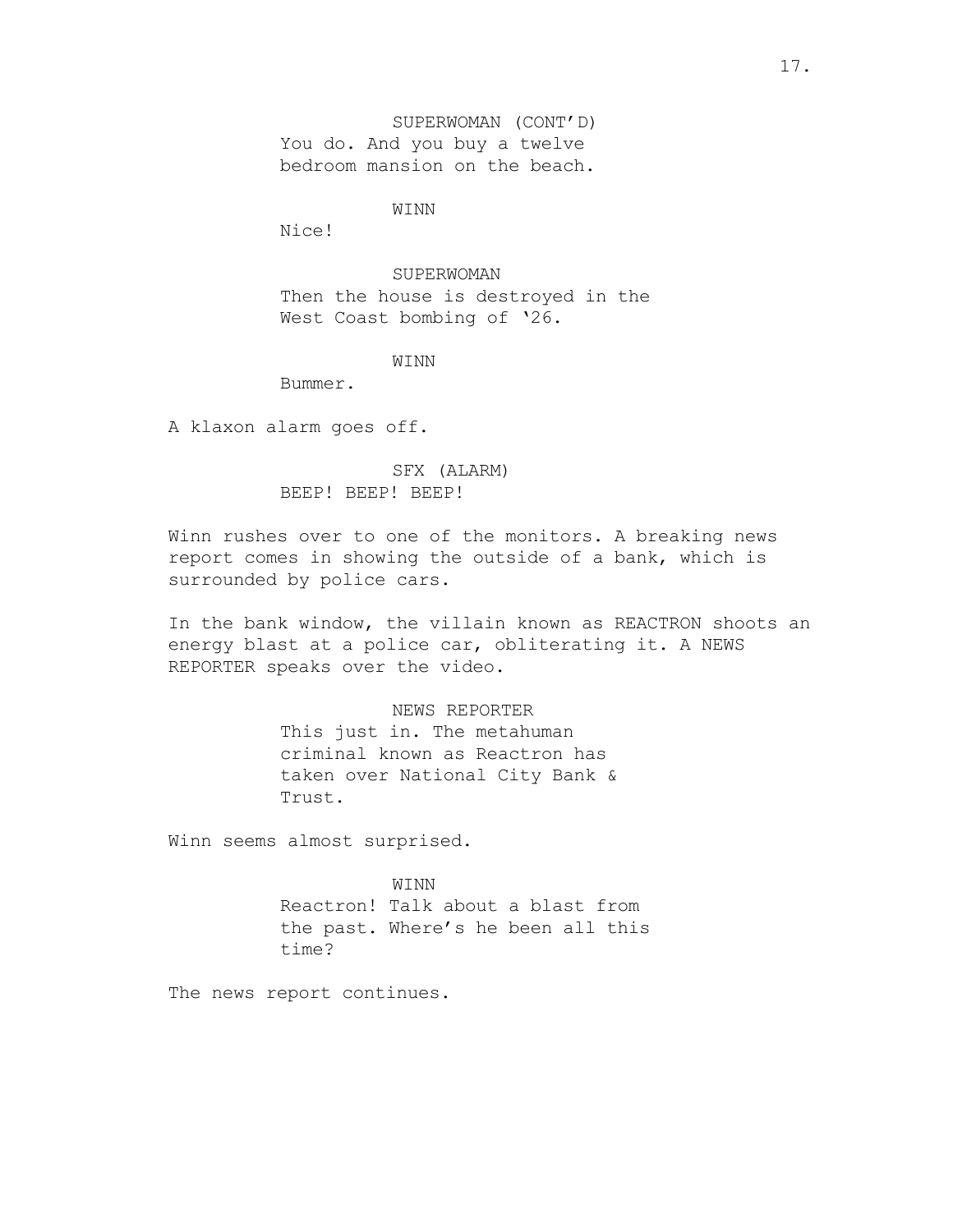# NEWS REPORTER

It is believed he has the bank staff hostage, and he is demanding ten billion dollars in cash in order to secure their release.

#### **WINN**

Hostages and cash aren't his style. He must need the money to maintain the nuclear reactor in his suit. We should call Kara.

#### **SUPERWOMAN**

No need. I'm on it.

SWOOSH! Superwoman flies out of the room, leaving a gust of wind behind her.

> WINN Hmm. This could be a problem.

INT. HOTEL BALLROOM - NIGHT

It's the after-party for Edgar Russell's speech. A plethora of elegantly dressed millionaires mingle with each other, showering Edgar with praise whenever he passes.

Lena and Kara enter. Kara is still a bit in shock from what she saw at the rally.

## KARA

(To Lena) The crowd. I don't think I've ever seen so much anger in my life.

### LENA

I suppose some people are angry, Kara. And frustrated. And Russell has found a way to tap into that. Come on, let me introduce you to him.

The women walk over to Russell who is standing at the catering table, stuffing hors d'oeuvres into his face.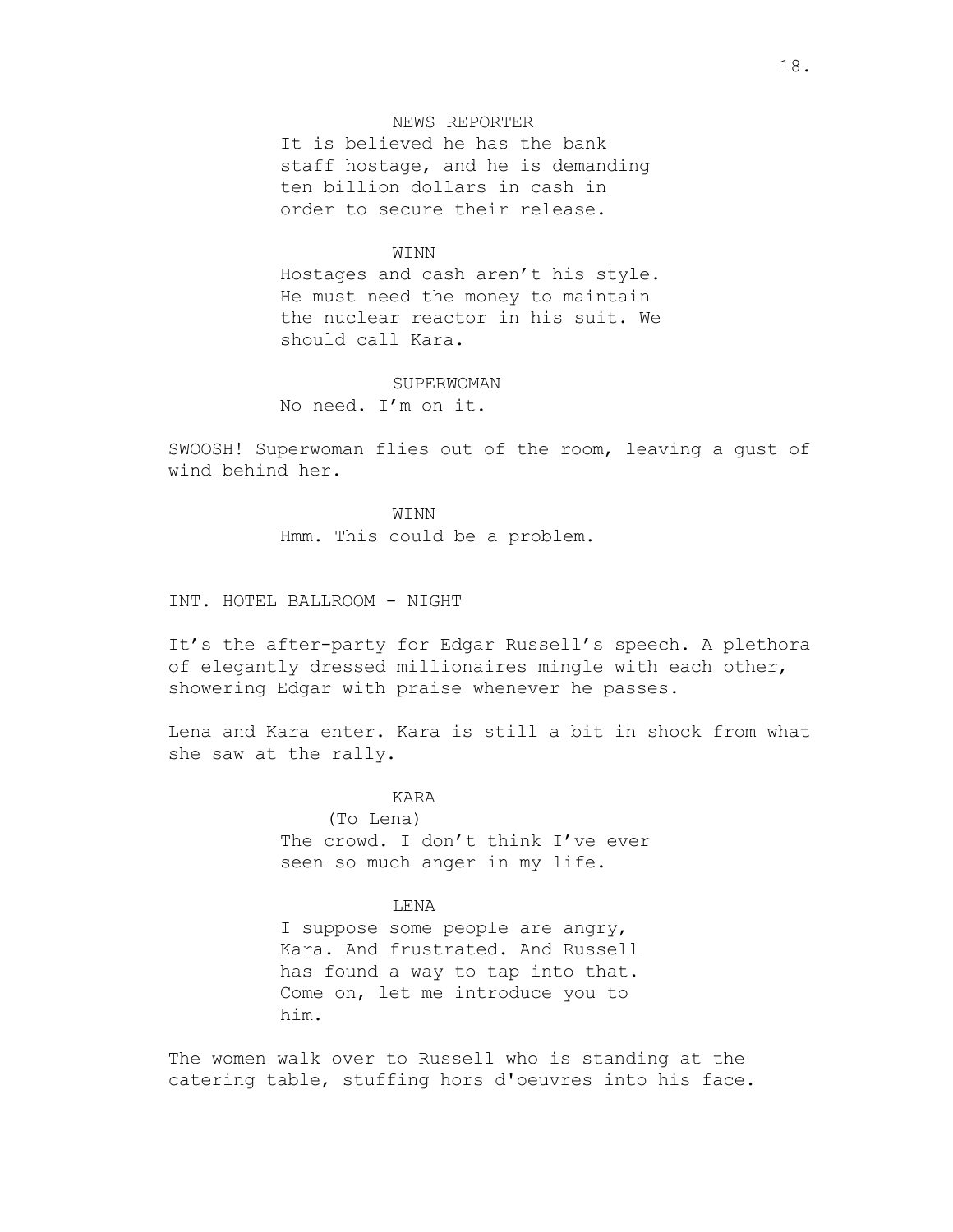LENA (CONT'D)

Edgar.

EDGAR

Lady Luthor. Long time no see. How's your brother? Nice guy. Totally mistreated by the fake liberal media, like me. You know what I'm talking about.

#### LENA

He's fine, Edgar. Can I introduce my friend, Kara Danvers?

Edgar and Kara shake hands.

# LENA (CONT'D)

She's part of the fake liberal media you mentioned.

## EDGAR

Oh, my condolences. When you're ready to get a real job, honey, you come talk to me. I'll find a place for you.

#### KARA

(Annoyed, but trying not to show it) I'm happy at my job, thank you.

EDGAR

Well. No accounting for taste, huh?

Edgar goes back to eating hors d'oeuvre.

## KARA

I was wondering if you'd answer some questions for CatCo Worldwide Media.

EDGAR

I don't talk to journalists. Not even the cute ones.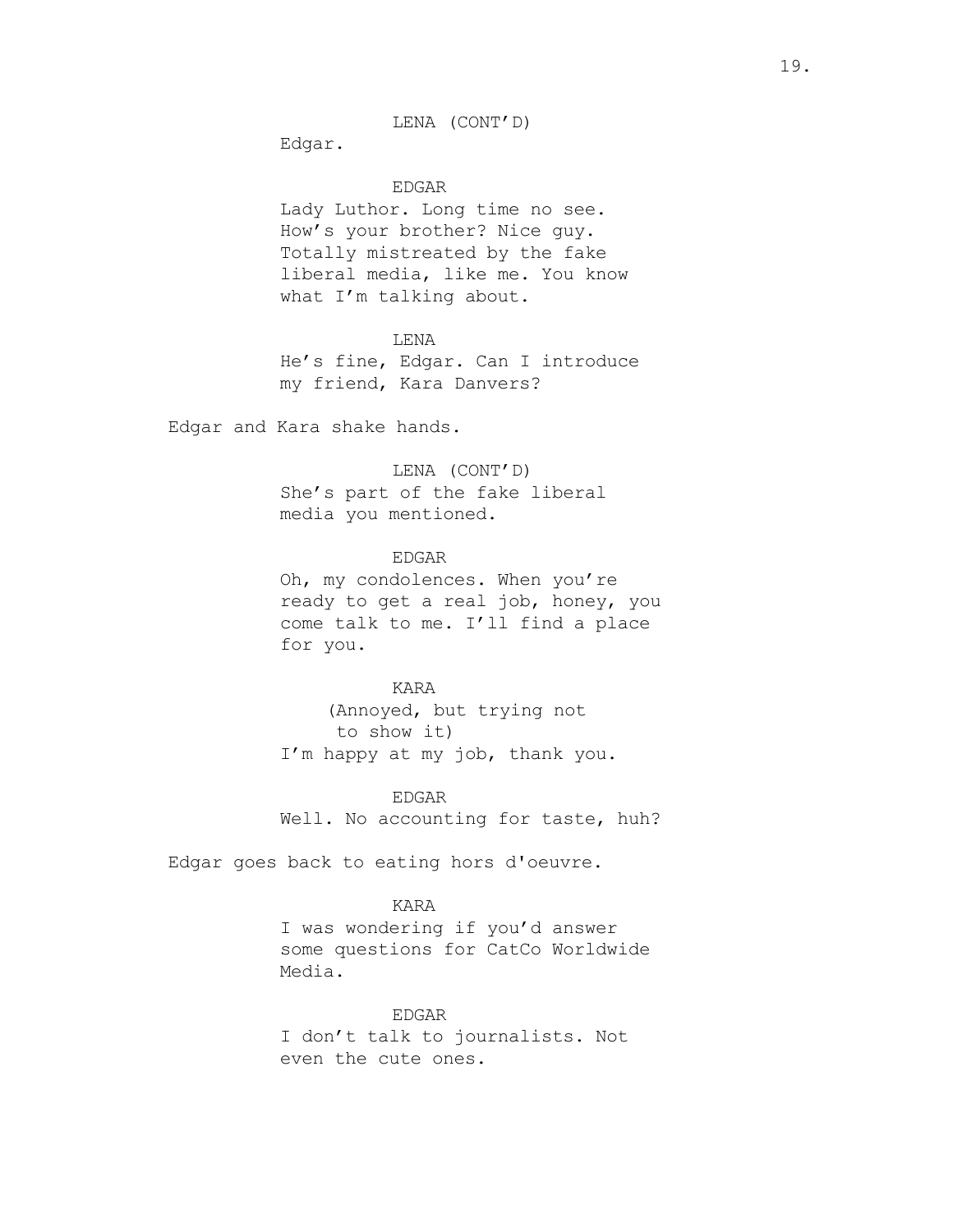KARA How can people know what you really believe if you don't talk to the press?

#### EDGAR

Oh, I think they're getting my message just fine. You wanna know what I think, check out my Twitter page.

## KARA

But all those things you say. You can't really believe that, can you? You don't really want to lock up all aliens.

Edgar talks through a mouthful of hors d'oeuvres.

EDGAR

Oh, don't I?

KARA What about Supergirl? Didn't she save your life?

EDGAR

One semi-decent apple doesn't save the whole rotten bunch.

KARA

But, aren't you worried about what would happen to the country, to the planet, if you go through with the things you promised?

Finally, Edgar stops chewing and looks right at Kara.

## EDGAR

You wanna know what I'm most worried about, honey?

He leans in close.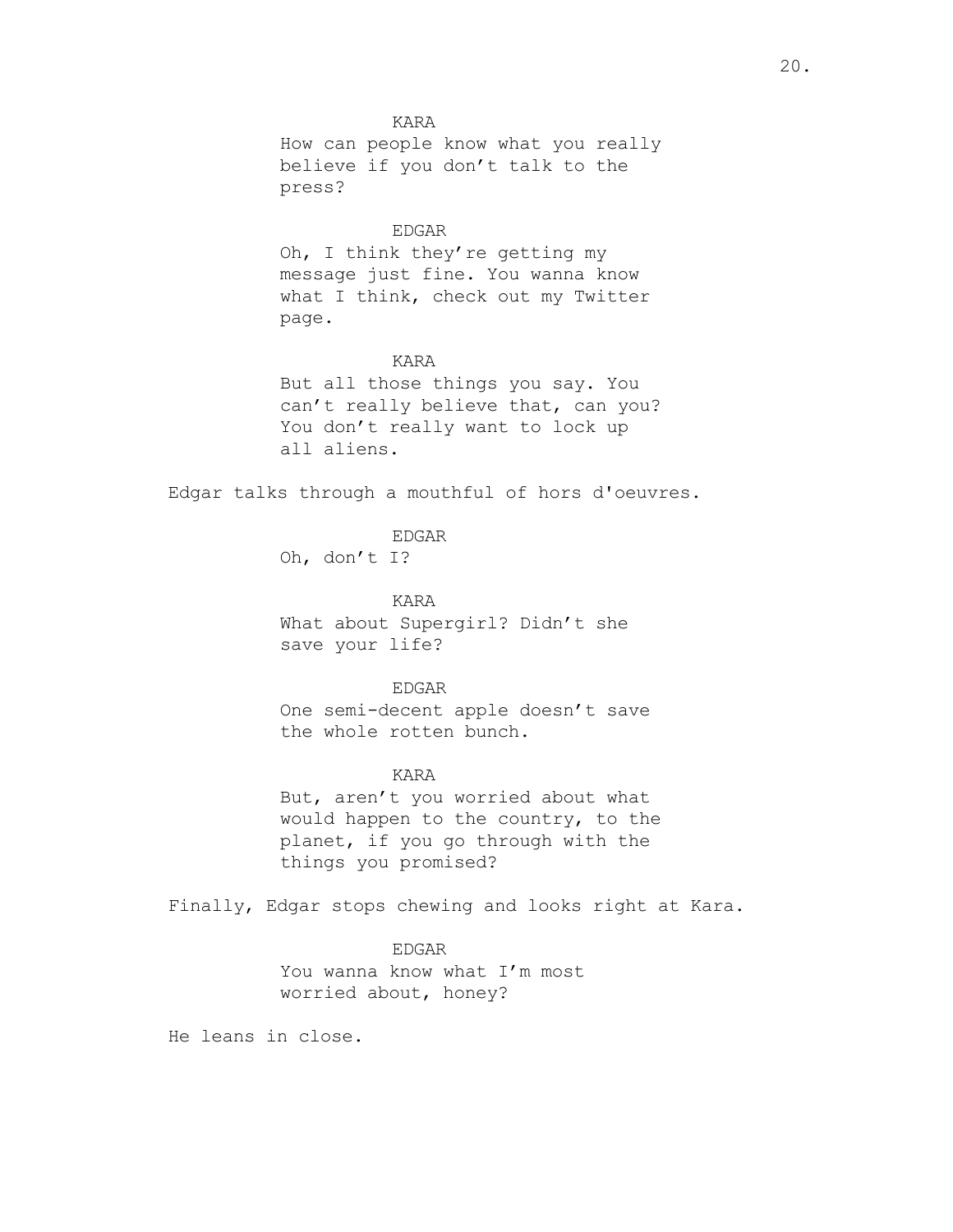EDGAR (CONT'D) Winning. That's all I ever worry about. Now if you'll excuse me.

Edgar walks away from Kara.

EDGAR (CONT'D) (To another party patron) Johnny! You rich, old S.O.B. Come over here!

Lena and Kara watch him walk away.

LENA Not exactly presidential material, is he? I doubt he'll win.

KARA I wish I had your faith, Lena.

INT. BANK - NIGHT

Reactron is holding a scared YOUNG EMPLOYEE in front of him as he stands in the bank entrance, shouting out at the police.

#### REACTRON

Where's my money?

The POLICE CHIEF responds through a bullhorn.

## POLICE CHIEF

That much money is gonna take time, Reactron. You're gonna have to be patient.

## REACTRON

Patient! Ha! Maybe I'll pass the time burning the faces off of some of my guests.

Reactron lifts up his hand, which is also an energy weapon, and brings it close to the young employee's face.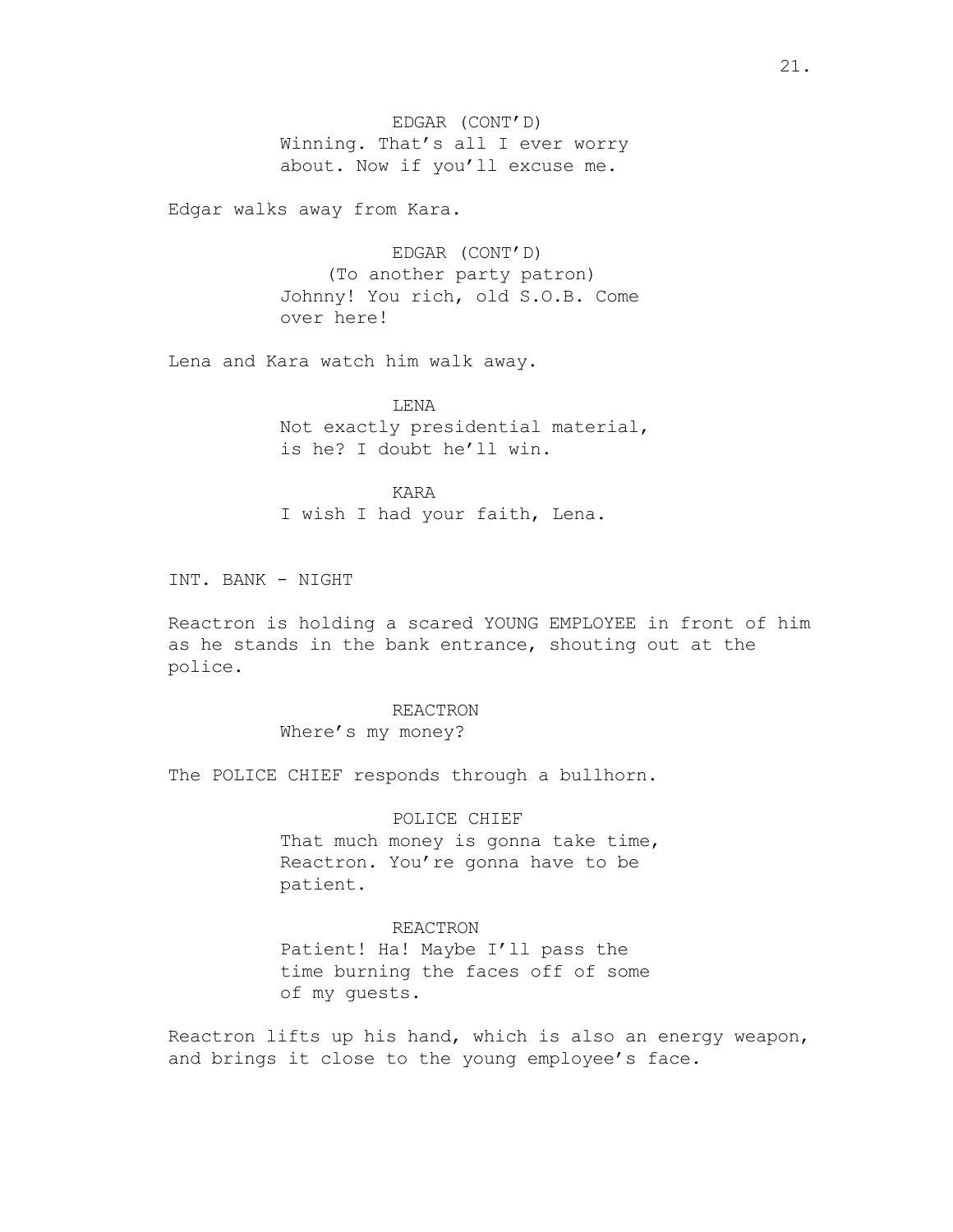And then, SWOOSH! A blur smashes through a window, grabs Reactron, and flies through another window on the way out of the bank.

It happens so fast that it leaves a sonic boom behind that knocks the police officers off their feet.

> SFX (Sonic wave) BOOM!

## EXT. STREETS - NIGHT

The blur (which is Superwoman moving at super-speed) stops and lets go off Reactron, who skids across the street and crashes into a parked car.

> SUPERWOMAN Hello, Reactron. Long time no see.

REACTRON Supergirl? Looks like you're all grown up. I'm digging the scar. Here, let me give you a matching set.

Reactron shoots a laser blast, but Superwoman dodges it.

She flies up to Reactron, grabs him and tosses him onto another parked car across the street.

# SFX

CRASH!

Reactron is shaking his head, trying to get his bearings.

Superwoman, now flying, hovers him.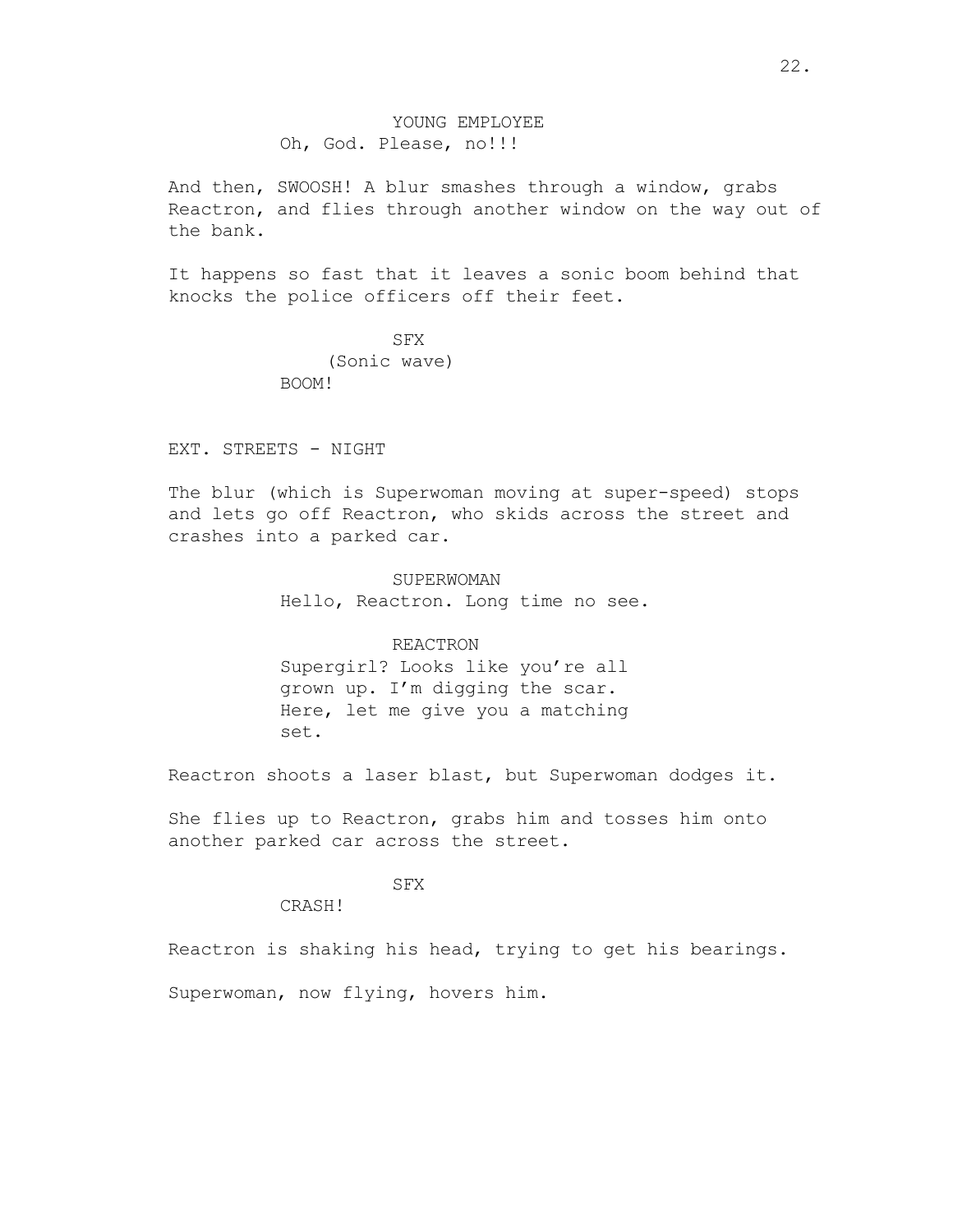## SUPERWOMAN

When President Russell calls for a army of metahumans to hunt down offworlders, you were the first to volunteer. You helped track down my cousin.

## REACTRON

Lady, I don't know what the Sam Hill you're talking about.

Reactron shoots another blast, but Superwoman flies out of the way.

She flies at him fast and grabs the arm that shot the blast. She squeezes, breaking his forearm.

Reactron shouts out in pain.

REACTRON (CONT'D)

Aaaaah!

Superwoman throws Reactron back on the street, where he lands on his back. He's holding his forearm in pain.

Superwoman lands on the ground, standing over him.

SUPERWOMAN I watched you betray your country.

She punches down hard.

SUPERWOMAN (CONT'D) I watched you hunt down my friends.

She punches again, harder.

SUPERWOMAN (CONT'D) I watched you kill innocent people.

PUNCH!

SUPERWOMAN (CONT'D)

Not.

PUNCH!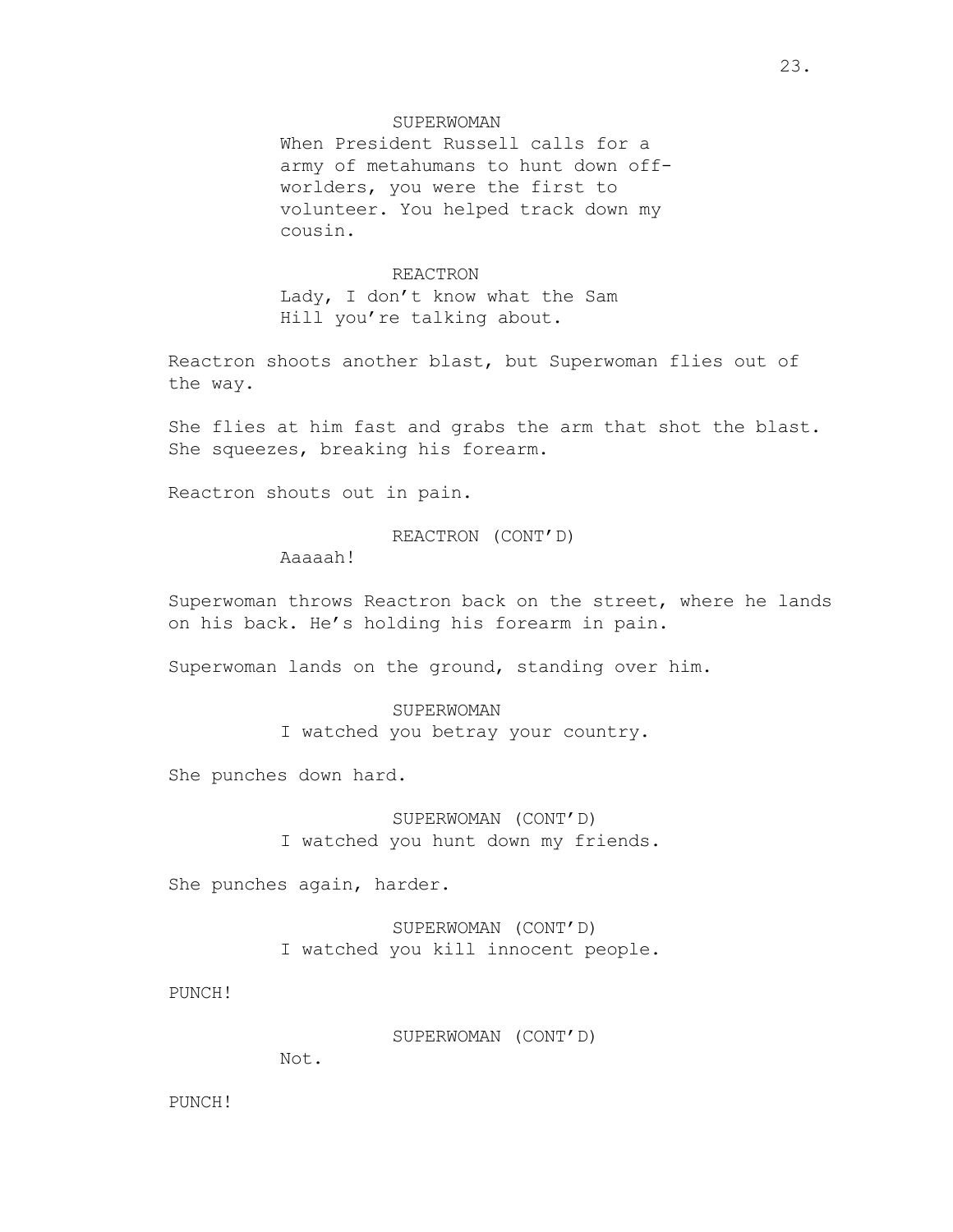## SUPERWOMAN (CONT'D)

This.

PUNCH!

SUPERWOMAN (CONT'D)

TIME!

Before she can deliver the next blow, another hand grabs hold of Superwoman's arm, stopping her. The hand belongs to Supergirl, who arrived just in time to stop Superwoman from killing him.

## SUPERGIRL

That's enough.

Reactron is bleeding profusely and barely conscious.

Supergirl looks around at the destruction caused by her older self, but even worse, she sees the faces of the onlookers, filled with fear and terror.

> SUPERGIRL (CONT'D) What have you done?

> > END OF ACT THREE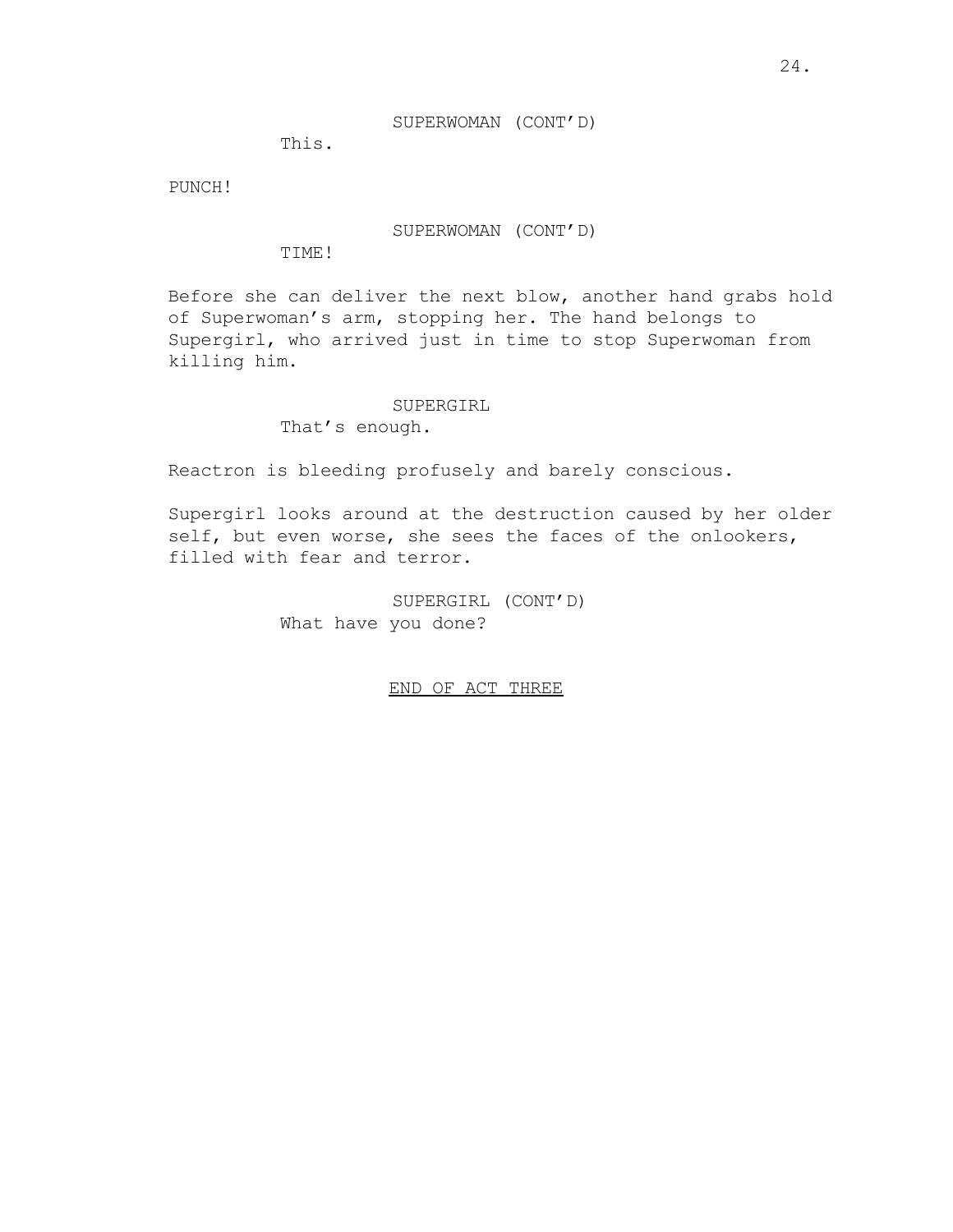# ACT FOUR

EXT. STREETS - NIGHT

Police sirens can be heard in the distance. Supergirl shoots a furious look at Superwoman.

SUPERGIRL

Rooftop. Now!

Supergirl flies upward.

Superwoman follows.

EXT. ROOFTOP - NIGHT

Superwoman lands on a nearby rooftop where Supergirl is waiting.

> SUPERGIRL What is wrong with you? You could have killed him!

SUPERWOMAN What's your point?

SUPERGIRL

I don't kill.

SUPERWOMAN Not now. But you'll grow out of it.

SUPERGIRL No. I don't believe that.

SUPERWOMAN

What's not to believe, Supergirl? You're hearing it from yourself.

Supergirl turns her back on Superwoman.

SUPERGIRL I will never turn out like you.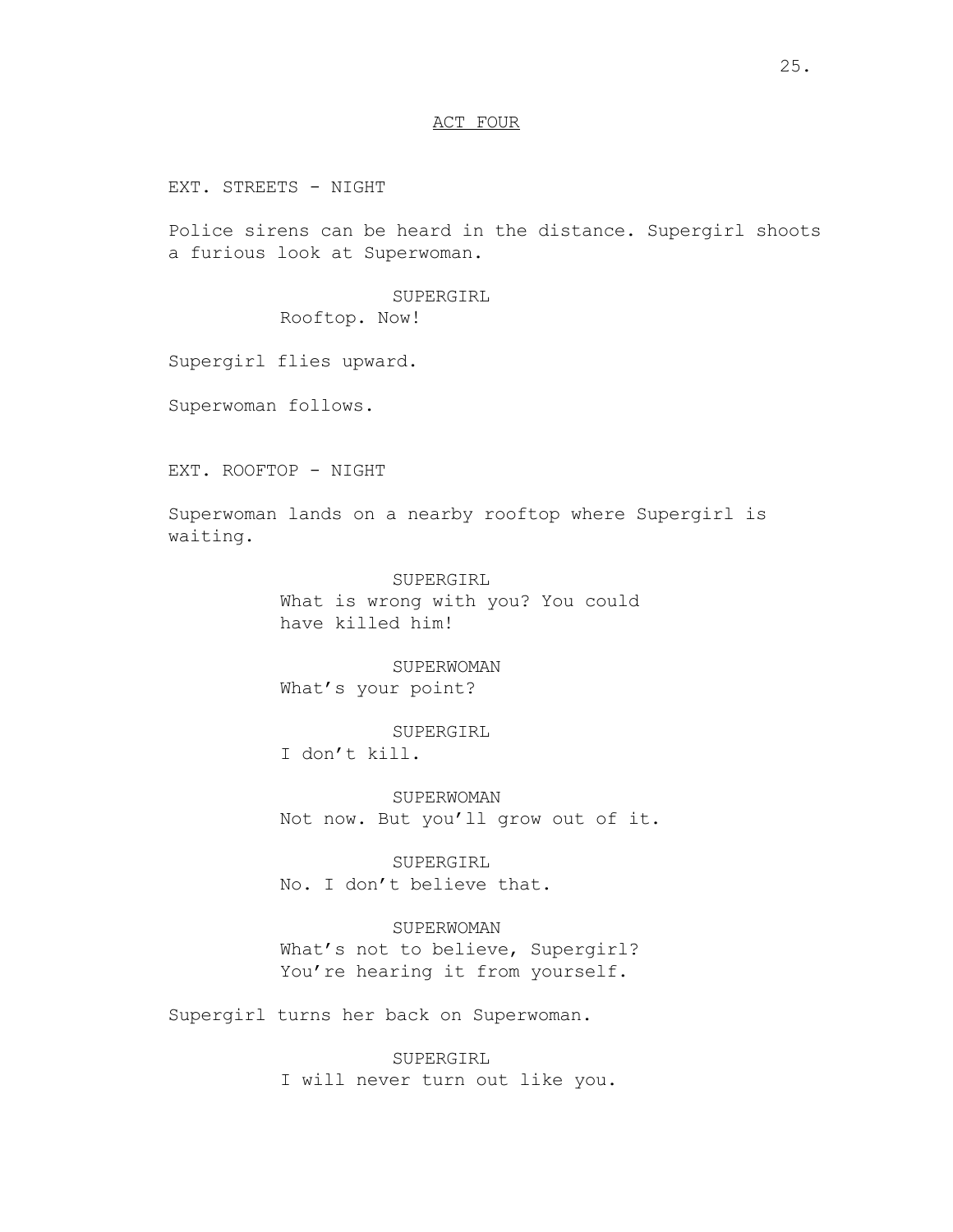# SUPERWOMAN

God, I can't believe I was this naive. Do you think this is a game? You put the bad guys in jail, then they escape and you do it all over again.

Superwoman grabs Supergirl and turns her around.

SUPERWOMAN (CONT'D) This isn't a joke. The fate of the entire world is at stake. So grow up!

Supergirl knocks Superwoman's hands off of her.

## SUPERGIRL

What do you want me to do, huh? Kill Edgar Russell in cold blood. What kind of monster would that make me?

# SUPERWOMAN

No. You don't have to kill him. You just have to do nothing.

#### SUPERGIRL

(Confused) What does that mean?

## SUPERWOMAN

Tomorrow, there's going to be another assassination attempt during the rally in the park. I stopped it from happening 12 years ago. Now I'm asking you to not make the same mistake I did.

# SUPERGIRL

You're asking me to kill a man.

#### SUPERWOMAN

No. I'm asking you to let him die. There's a difference.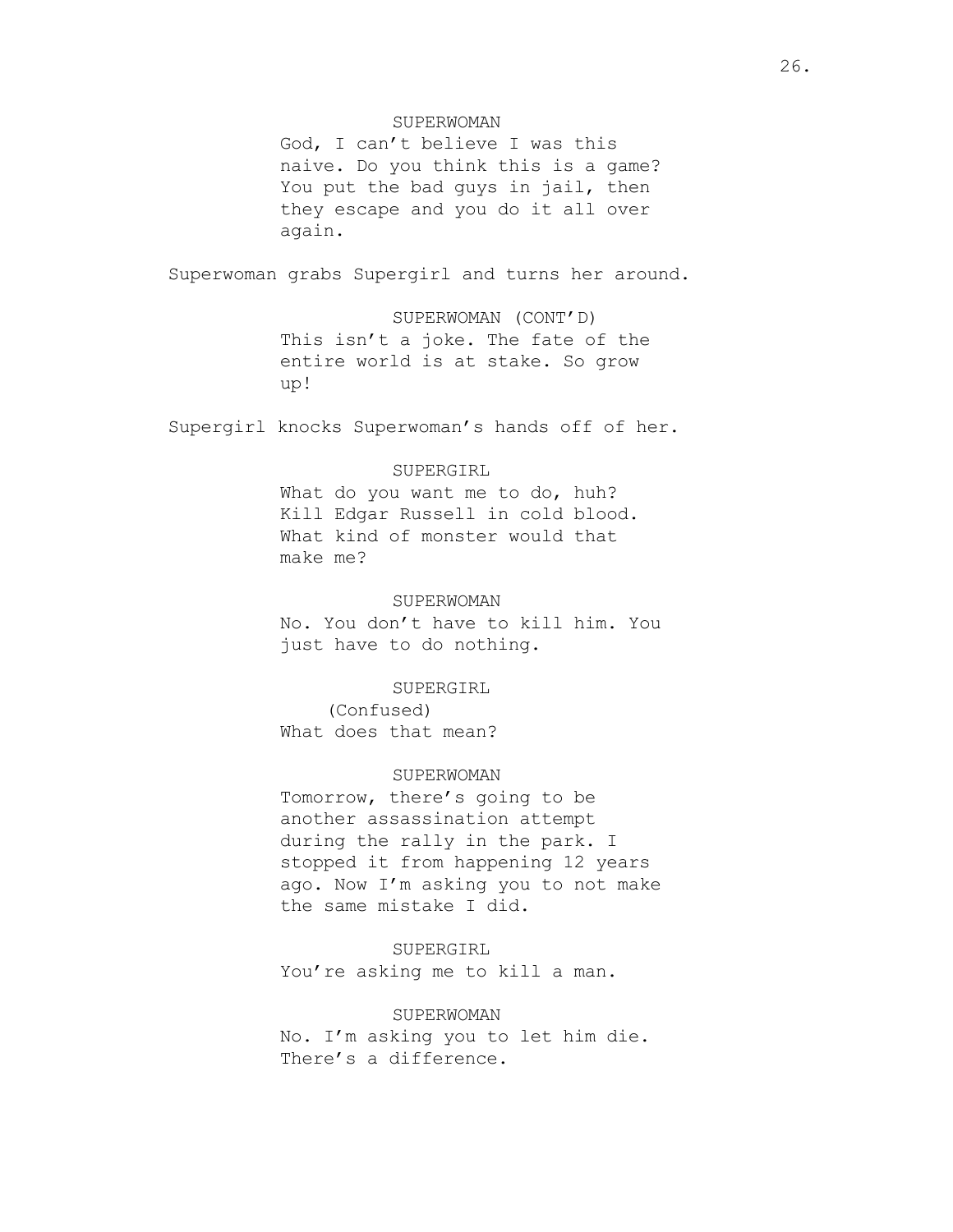SUPERGIRL The fact that you believe that makes me ashamed of the woman I become.

Superwoman gets even more furious, and a stream of blue energy starts flowing off her body.

#### SUPERWOMAN

How dare you judge me? You haven't seen what I've seen. All the loss, all the death. I can't sleep at night cause all I hear are the screams of everyone I watched die. How dare you... How dare you...

Superwoman suddenly collapses to the ground.

#### SUPERGIRL

Superwoman!

Supergirl bends down to pick her up, then carries her off into the sky.

INT. DEO HEADQUARTERS (EXAM ROOM) - THE NEXT DAY

Superwoman is once again lying on the bed. This time, the mechanical arms are bombarding her body with UV radiation.

INT. DEO HEADQUARTERS (CORRIDOR) - CONTINUOUS

Watching Superwoman through the exam room window are J'onn, Alex, and Supergirl.

> SUPERGIRL What's wrong with her?

> > J'ONN

It's the Tachyon energy she was exposed to when she traveled back in time. It seems it was too much for even her tough skin.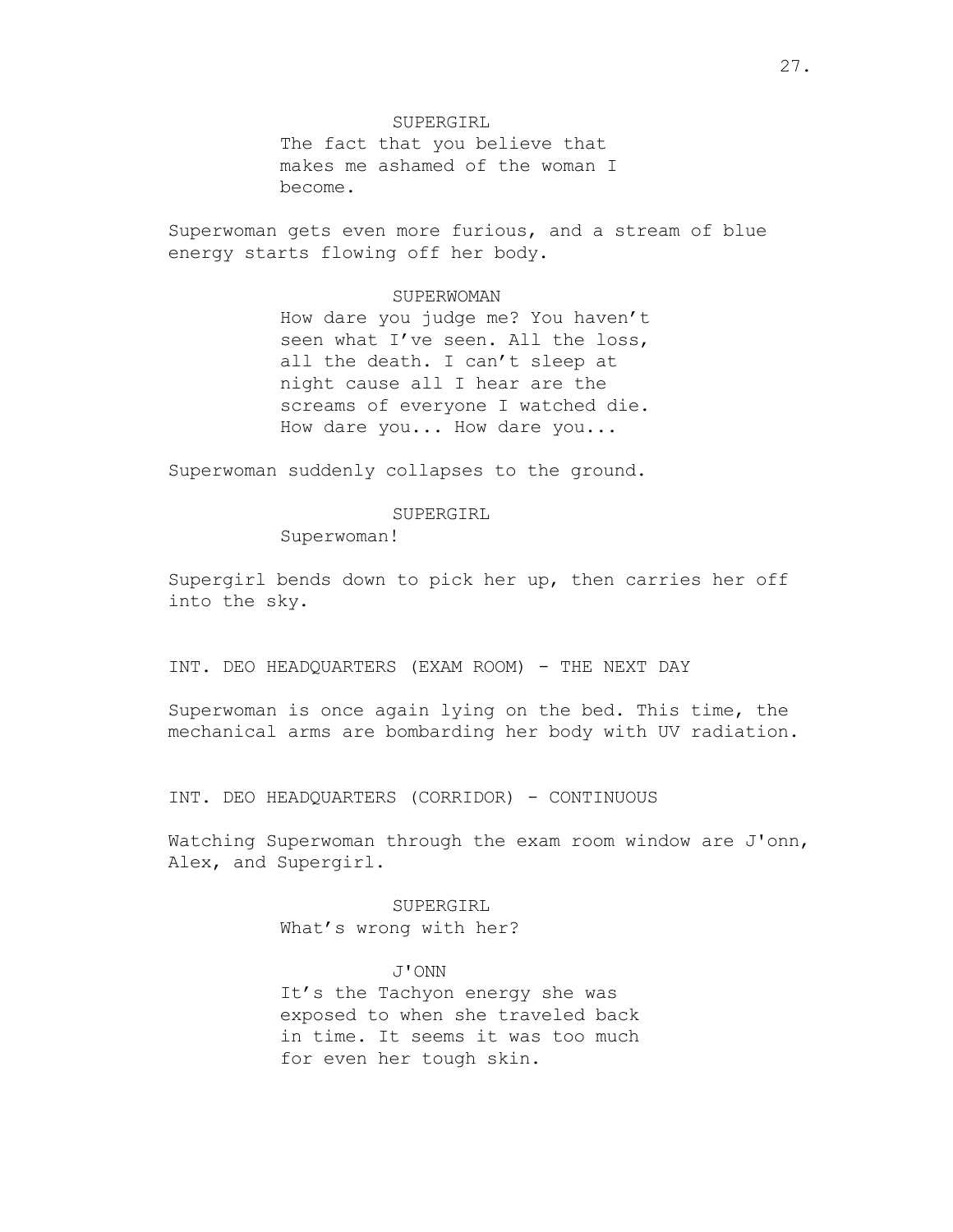ALEX How do we fix it?

J'ONN We can't. The UV treatment is helping, but it's not a cure.

## ALEX

What are you saying?

J'onn looks squarely at Supergirl.

#### J'ONN

By my calculations, she doesn't have long. Hours at most. I'm sorry. I'll do everything I can to make her comfortable.

Alex gasps. She looks over at Supergirl, who is staring deadpan at her older self through the window.

> SUPERGIRL I... I need to get some air.

Supergirl starts walking away.

## ALEX

Kara?

Supergirl ignores her, almost as if in a daze, and keeps on walking.

#### J'ONN

Give her some space. This isn't something even superheroes know how to deal with?

Alex turns back to the exam room window.

## ALEX

Is she conscious? Can I see her?

J'onn nods.

Alex enters into the...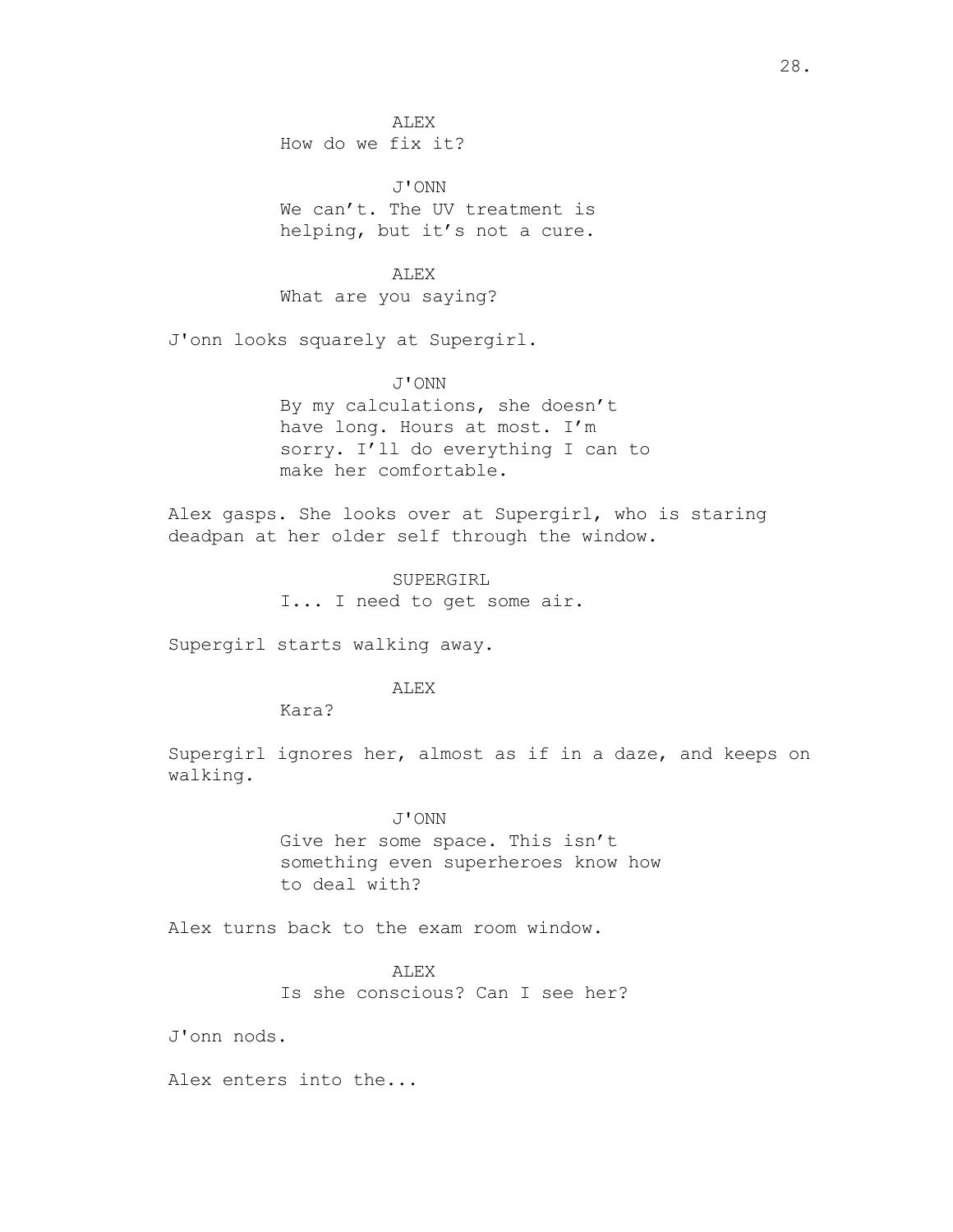INT. DEO HEADQUARTERS (EXAM ROOM) - CONTINUOUS

The mechanical arms stop the UV treatment as Alex enters.

ALEX You knew, didn't you?

SUPERWOMAN That this was a one-way trip? Yeah, I knew.

Alex approaches.

ALEX Why? Why would you do this?

## SUPERWOMAN

This was the world's last hope. To fix things before they ever went wrong. And it was the only chance I had of saving you.

Alex takes in the last comment.

ALEX

I figured I must not have been around. There's no way I would have let you do this if I was.

Superwoman, usually so stern and dour, starts to tear up.

SUPERWOMAN I'm sorry, Alex. I'm so sorry I couldn't save you.

Alex walks over and holds Superwoman's hand. It's the first time that Superwoman has felt affection in a long time.

Alex starts to tear up too.

ALEX It's okay, sis. I know you did everything you could.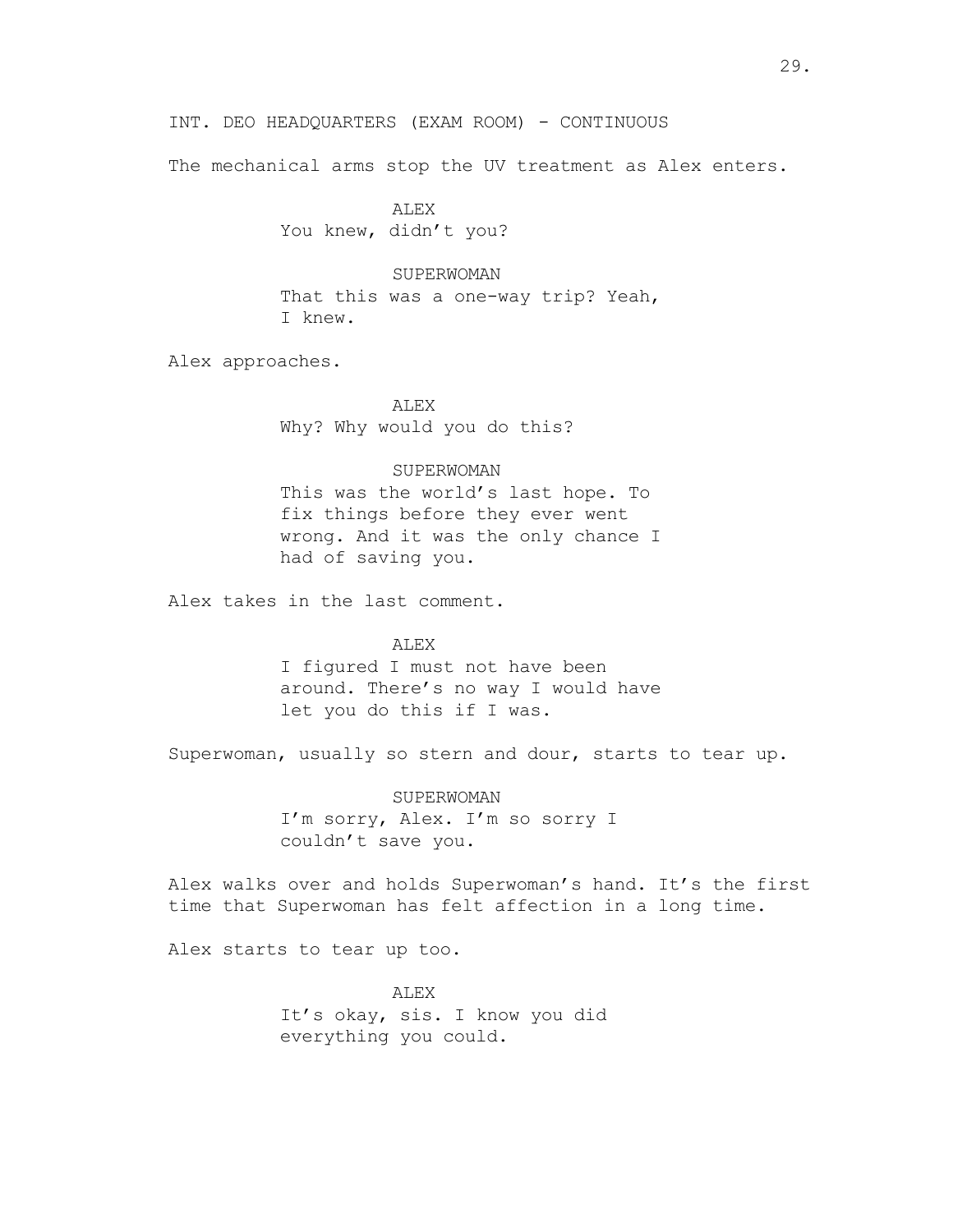EXT. SKY - DAY

Supergirl is flying through the sky trying to clear her mind. She notices a building down below, and flies downward.

Supergirl lands behind a building, out-of-sight, and seconds later comes around the building in her civilian disguise as Kara Danvers.

Kara walks up to the entrance of the building and looks up at the sign above the door: NATIONAL CITY HOLOCAUST MUSEUM.

INT. HOLOCAUST MUSEUM - DAY

Kara and other patrons are walking through the museum exhibit, which contains walls covered with photos of victims and casualties. A museum DOCENT recites Holocaust facts as they observe the photos.

#### DOCENT

The Nazis targeted Jews, Gypsies, Homosexuals, Jehovah's Witnesses, and the mentally disabled, among others.

Kara eyes zero in on one photo of two young girls that remind her of Alex and her when they were children.

> DOCENT (CONT'D) The result was over 17 million people killed, 6 million of which were Jews.

Kara's eyes travel down to an inscription beneath the photo: "Lea and Hertha Ginz, Died at Auschwitz, 1943."

> DOCENT (CONT'D) Here, we keep the records and memories of this terrible period alive for one simple reason.

Kara's face fills with sadness.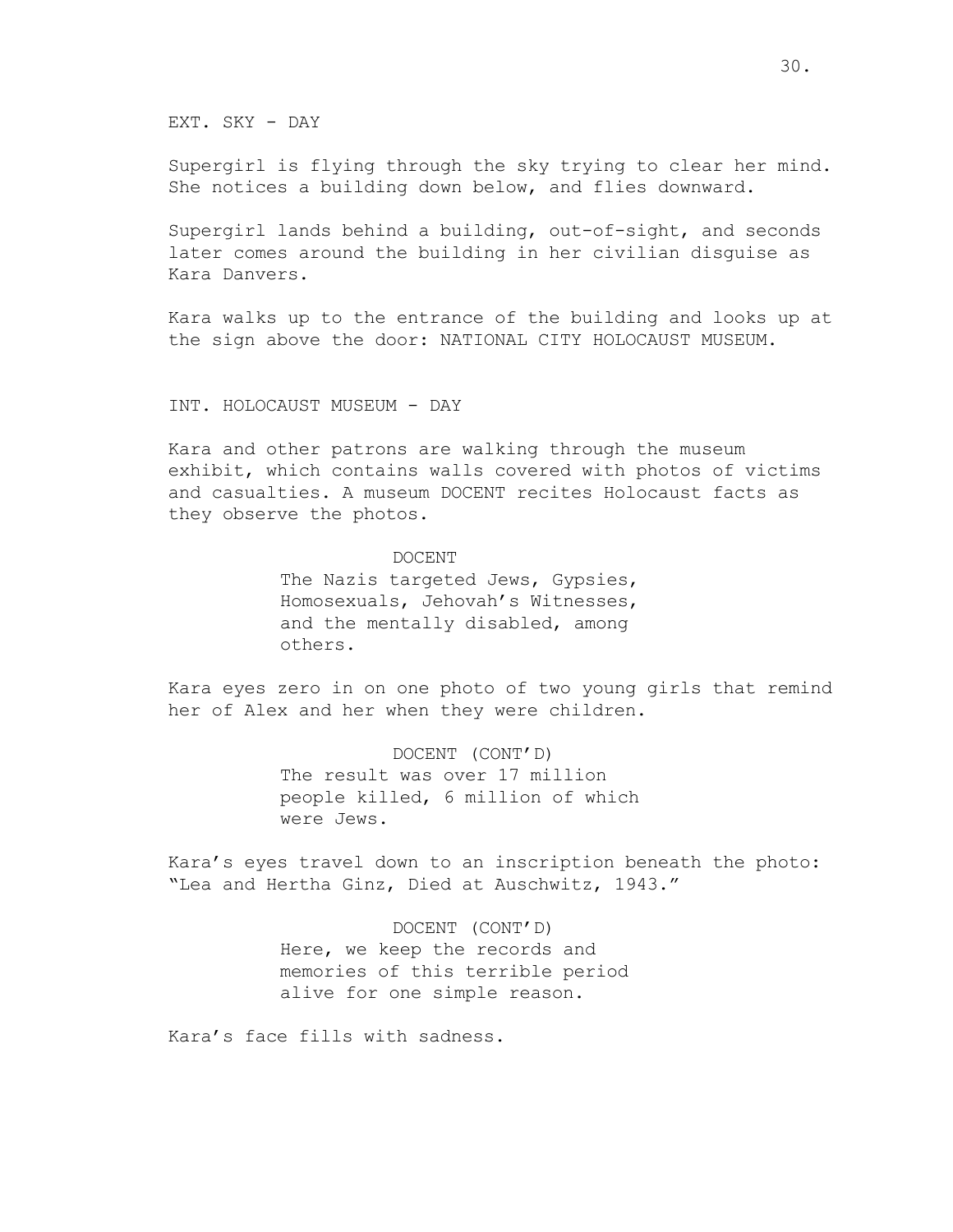DOCENT (CONT'D) Because we believe that those who forget the past are condemned to repeat it.

## INT. HOLOCAUST MUSEUM - LATER

Kara is sitting on a bench in the museum, visibly upset.

SURVIVOR (O.C.) It's a lot to take in, isn't it?

Kara looks back and sees an older woman, a HOLOCAUST SURVIVOR, her face full of wrinkles, wisdom, and despite all the tragedy in her life, a touch of humor.

> KARA Oh, yeah. It's just so sad and tragic.

SURVIVOR Yes, yes, that's one way to look at it.

KARA Is there another way?

#### SURVIVOR

To look at what came after. We're sitting in a building devoted to educating people about the dangers of hate and racism. This is what came after. A devotion to justice, hope, and equality.

# KARA

Yeah, that's true. I just worry that we're starting to move backwards.

#### SURVIVOR

Yes, yes, because of Mr. Used Car Man. Our ticket sales have doubled since he started campaigning.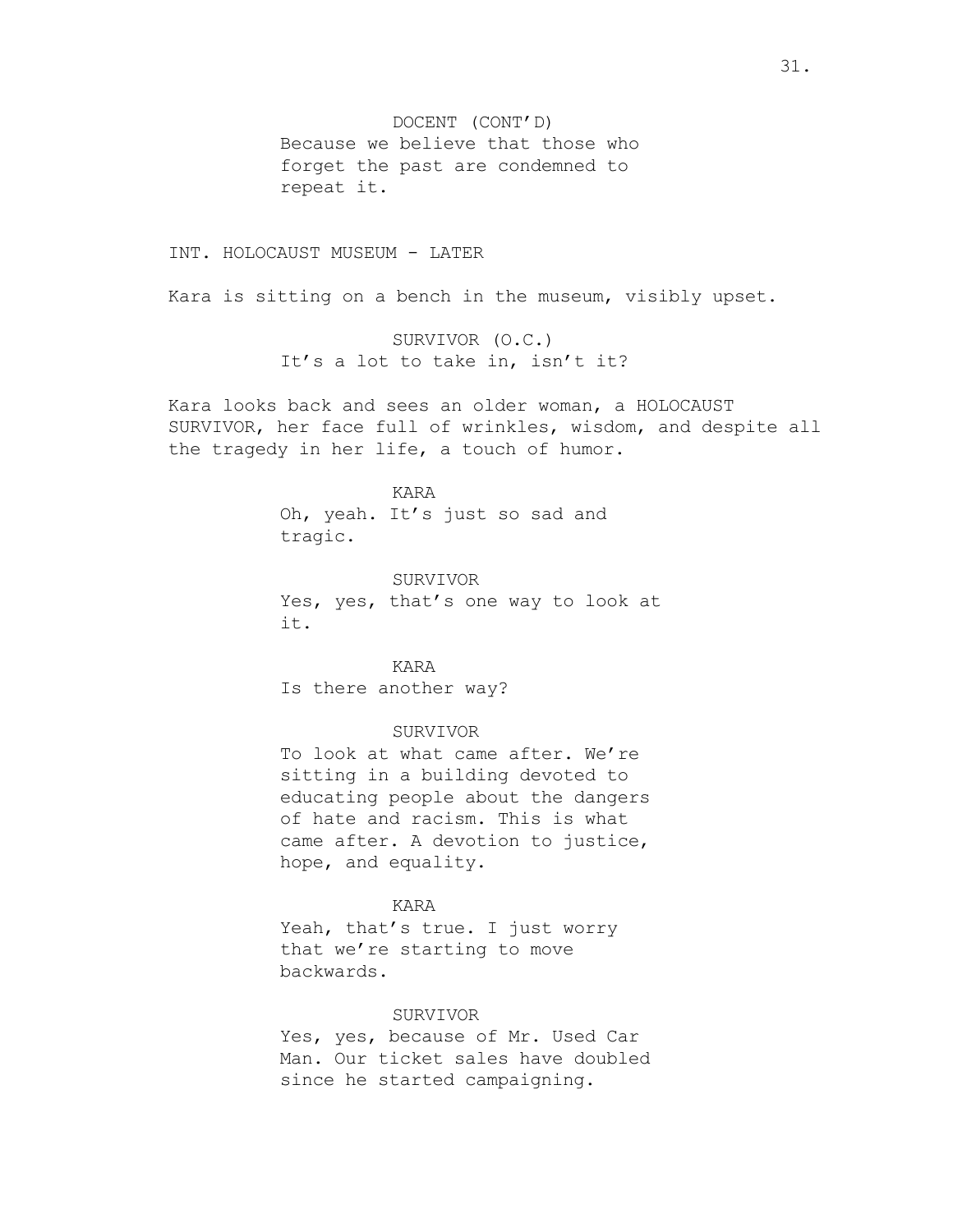KARA What if he wins? What if the world goes through all this again? SURVIVOR Anything is possible. But if it does happen again, do you know what will come after? Kara looks at her. The survivor leans in close, as if revealing a secret. SURVIVOR (CONT'D) Justice, hope, and equality. Again. Kara can't help but smile. INT. DEO HEADQUARTERS (EXAM ROOM) - LATER Superwoman finishes another blast of UV treatment when Supergirl enters the room. SUPERGIRL Am I interrupting? SUPERWOMAN No. The radiation has done all it can. SUPERGIRL I made a decision, and I just... I can't. Superwoman stares at her. SUPERGIRL (CONT'D) I can't stand by and let a man die, no matter what he might do in the future.

Supergirl turns away, unable to look her older self in the eyes.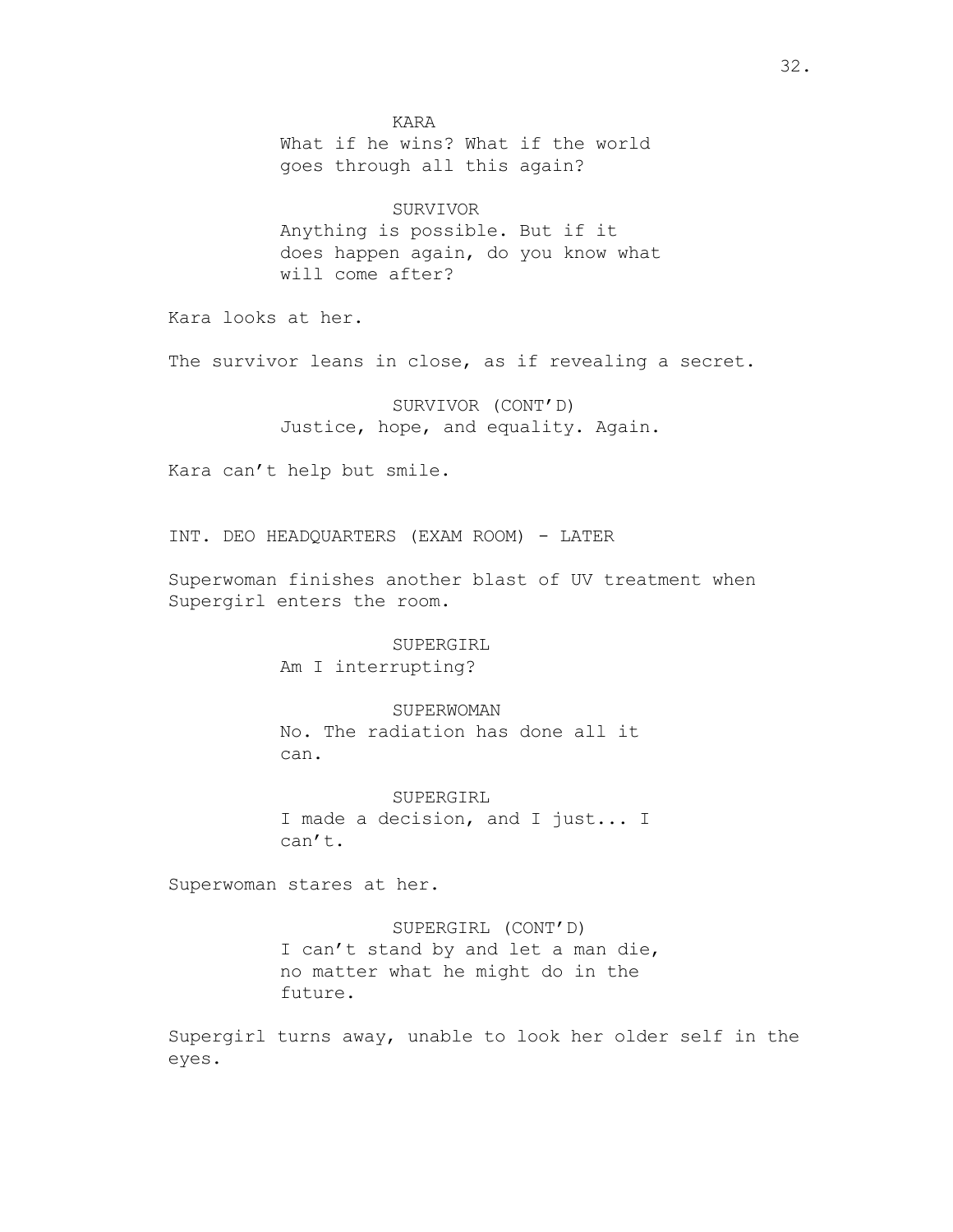#### SUPERWOMAN

I'm sorry, too.

BOOM! Superwoman abruptly punches Supergirl hard, sending Supergirl smashing through the exam window and crashing deep into the wall of the DEO Command Room.

Shocked, J'onn, Alex, and Winn turn toward the exam room and see Superwoman standing in the destruction created by Supergirl's flying body.

Superwoman's eyes glow red with rage.

END OF ACT FOUR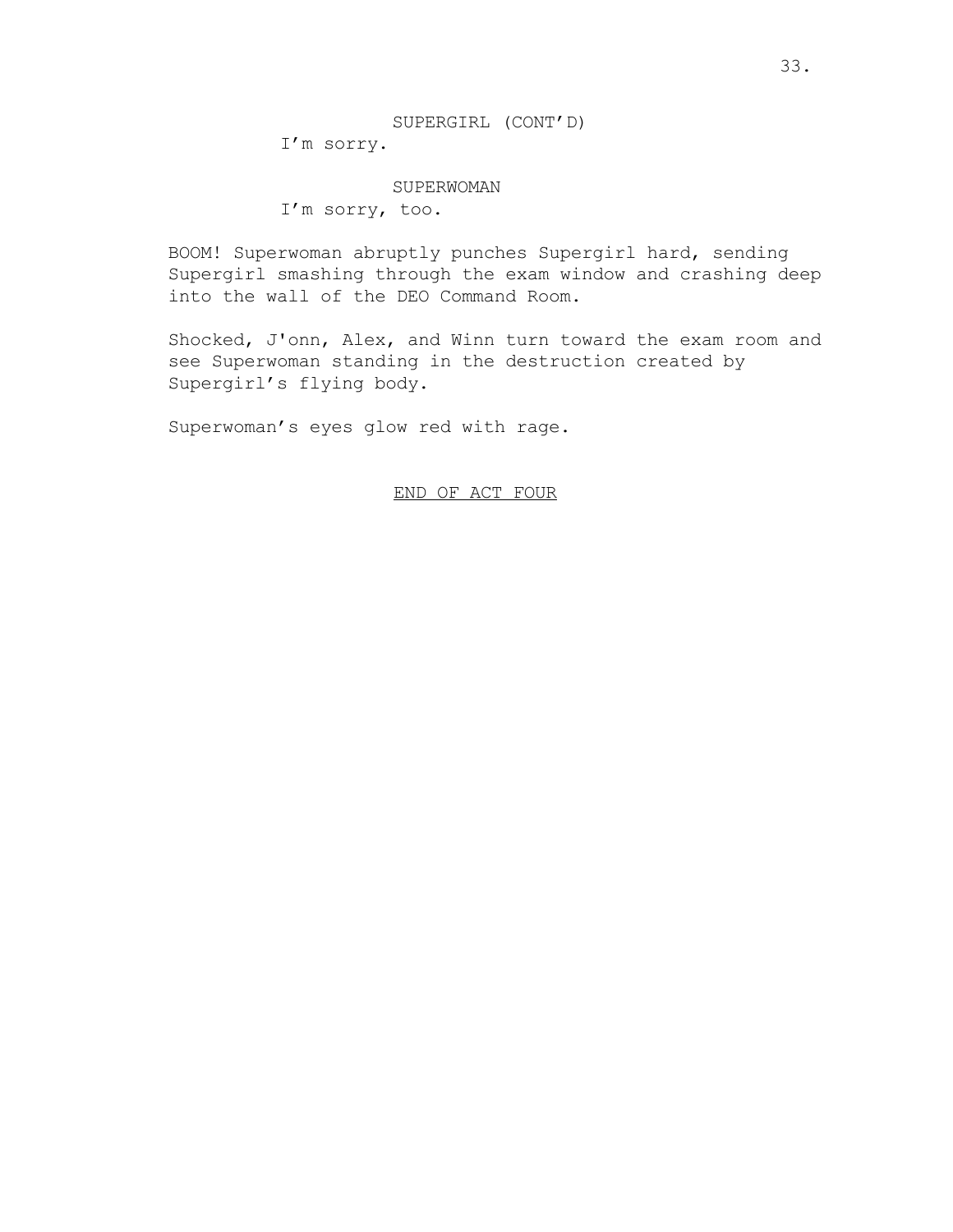# ACT FIVE

INT. DEO HEADQUARTERS (COMMAND ROOM) - CONTINUOUS

DEO Soldiers start shooting at Superwoman, but the bullets just bounce off of her.

## ALEX

Superwoman, No!

Superwoman uses her super-speed to dash at the soldiers, who she easily picks up and tosses aside.

Alex rushes up to Superwoman.

ALEX (CONT'D) You don't have to do this. We can find another way to change things.

SUPERWOMAN There is no other way.

J'onn (in his green alien form) grabs Superwoman by the neck and pushes her against wall.

> J'ONN Stand down. You know I can stop you.

SUPERWOMAN Yes. But can you save them at the same time?

Superwoman uses her eye blasts to dislodge some a metal beam from the ceiling. It starts falling down toward two unconscious soldiers on the ground.

J'onn flies over and snatches them out of the way before the metal beam crashes.

J'onn sets the soldiers down safely and turns to where Superwoman was, but there's no one.

Just then, Supergirl finally bursts out of the wall that she was punched into.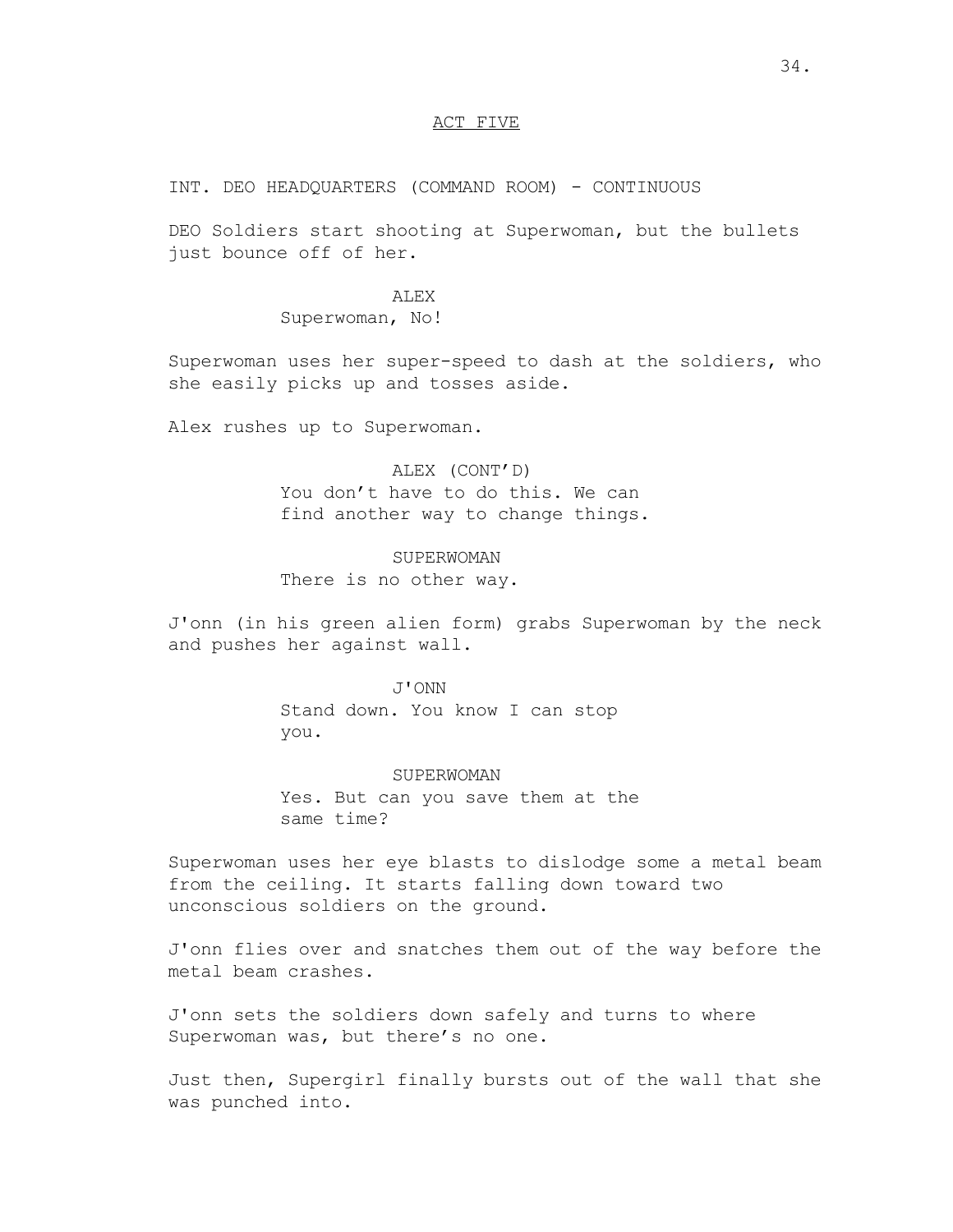SUPERGIRL Where is she?

ALEX It's no use. She's gone.

SUPERGIRL Contact Russell. Warn him about the rally. I'm going after her.

Supergirl flies out of the room like a bullet.

EXT. SKY - DAY

Supergirl soars as quickly as she can.

## WINN

(Through the earpiece) Supergirl, can you hear me?

## SUPERGIRL

I'm here.

## WINN

(Through the earpiece) We tried contacting Russell's campaign, but not surprisingly, they aren't taking our call. And he might already be at the rally.

## SUPERGIRL

Call Lena. Tell her what's happening. She might be able to--

BOOM! Out of nowhere, Supergirl is tackled out of the sky by Superwoman, who brings them both crashing down into...

EXT. NATIONAL CITY DOCKS - CONTINUOUS

Thankfully, the docks are empty on the weekends, so when the two Kryptonians crash near some ship cannisters, no one is hurt.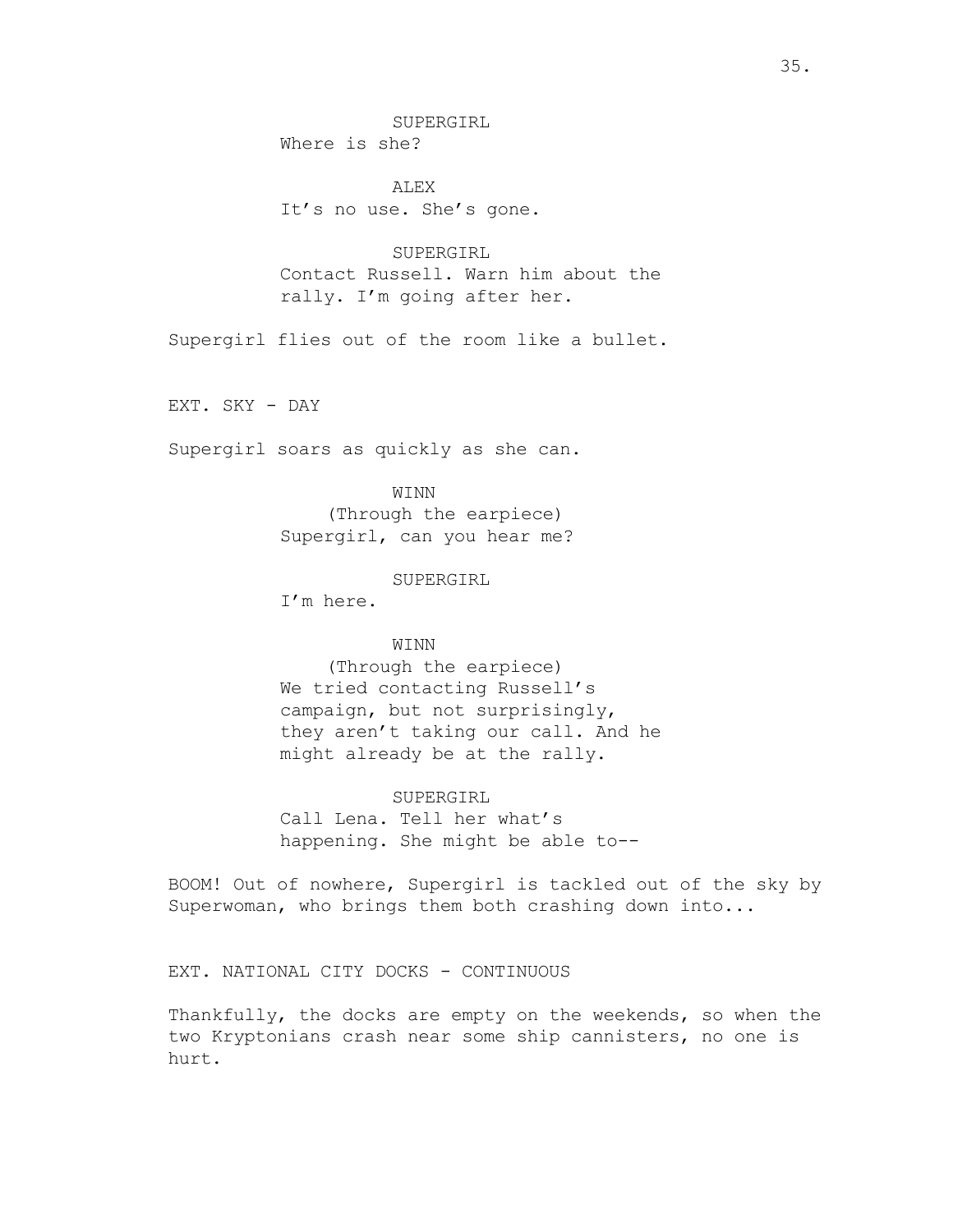After the crash, Supergirl is on the ground, with Superwoman standing over her.

> SUPERWOMAN I told you. Just let it happen.

> > SUPERGIRL

I can't.

**SUPERWOMAN** You'd rather let millions die. You selfish, self-righteous child!

Supergirl flies up and punches Superwoman, followed by a kick.

Then Supergirl throws a hook, but Superwoman dodges and delivers a knee to Supergirl's stomach instead.

With Supergirl bent over, Superwoman clasps both hands and smashes the back of Supergirl's head hard, sending her back to the ground, unconscious.

CUT TO:

EXT. NATIONAL CITY PARK - DAY

Lena is in a special donors section on the stage, near the main podium, where an elderly SOUTHERN SENATOR is praising the merits of Edgar Russell.

> SOUTHERN SENATOR Cause he is an American true and true, and he will save this country from the path of damnation and abomination.

Lena gets a call on her phone.

# LENA

Hello?

INTERCUT Lena at the park and Winn at DEO headquarters.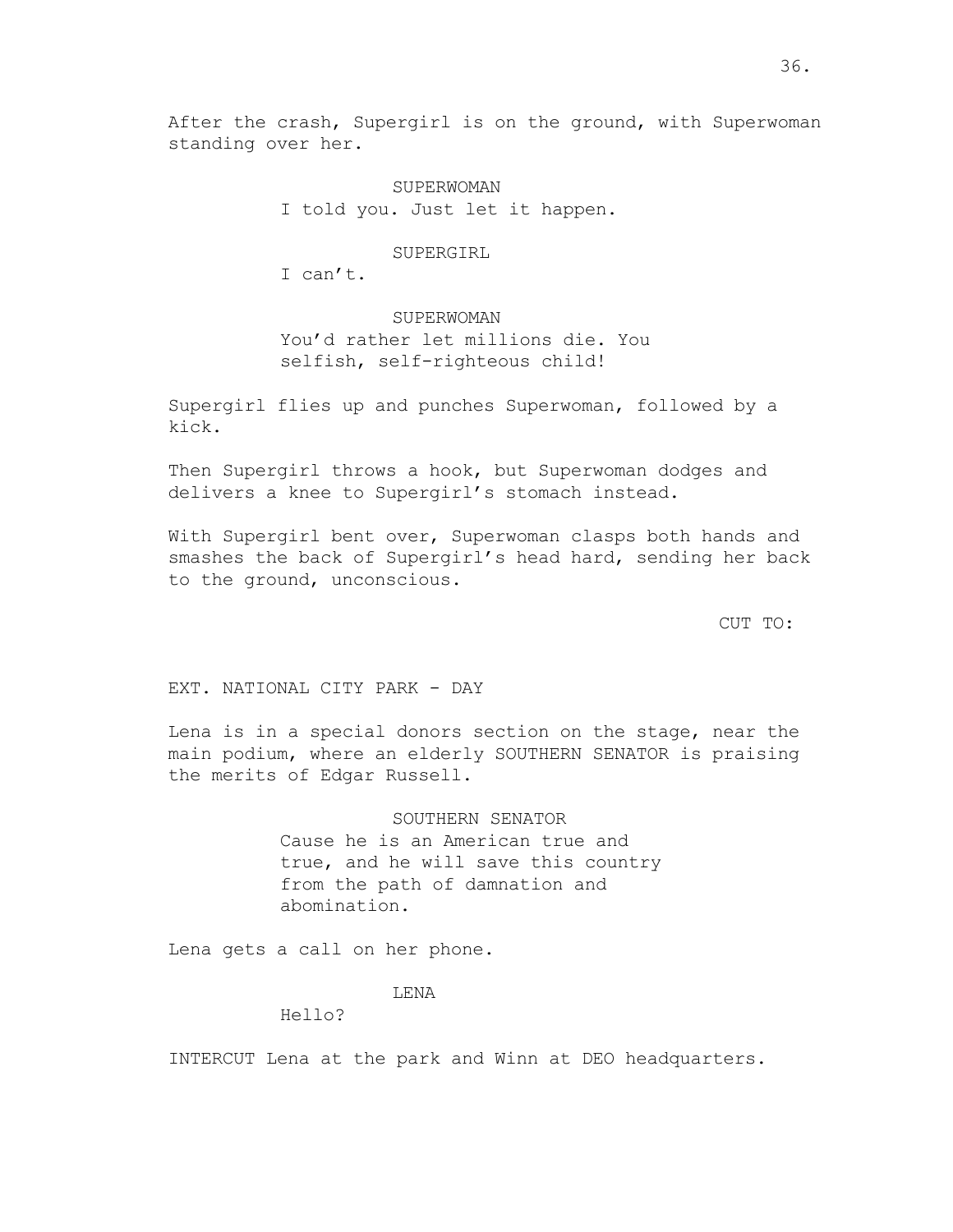WINN

Lena, it's Winn.

LENA Hey. Is everything all right?

## WINN

Nope. Pretty much the exact opposite of that. Someone's going to try and kill Edgar Russell.

LENA What? How do you know?

WINN That's a little complicated to explain, but trust me, we know.

LENA Oh my god. What... what can I do?

WINN You have to get to Russell and stop him from reaching the podium.

SOUTHERN SENATOR (O.C.) Ladies and Gentlemen, the next president of the United States, Edgar J. Russell!

Edgar Russell comes out waving and heads to the podium.

Lena watches with worry.

LENA Umm... too late.

CUT TO:

EXT. WAREHOUSE DISTRICT - CONTINUOUS

Superwoman is dragging Supergirl across the ground by the hair. Light blue energy is starting to come off Superwoman's body.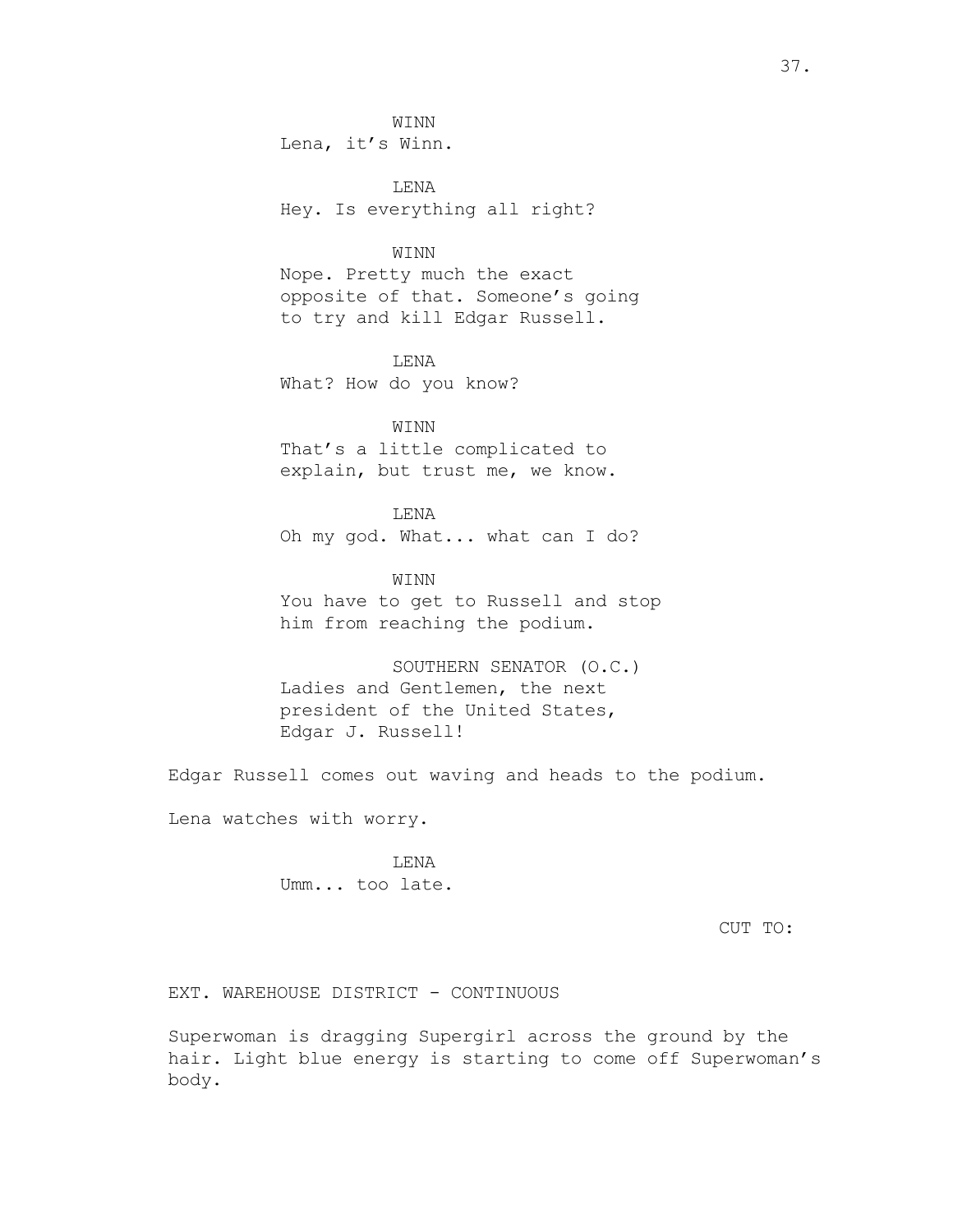Supergirl is slowly starting to regain consciousness.

## SUPERWOMAN

You can't see it now, but you'll thank me for this one day. In 12 years, when your sister and your friends are still alive, you'll realize that the only way for them to live was for Russell to die.

Supergirl, now conscious enough to move, swipes at Superwoman's legs, knocking her down.

Supergirl kicks her in the chest, punches her across the face, then grabs her by the hair and tosses Superwoman against a nearby ship cannister.

> SUPERGIRL (Mocking Superwoman's previous comment) You can't see it now, but you'll thank me one day.

Supergirl turns away from the cannister and tries to contact her DEO crewmates.

> SUPERGIRL (CONT'D) Winn, it's me. Can you hear me?

Just then, she notices a strange shadow falling over her.

She looks up and sees Superwoman hovering above her, holding the cannister above her head.

Superwoman slams the cannister down at Supergirl.

SFX

CRASH!

CUT TO:

EXT. NATIONAL CITY PARK - CONTINUOUS

Back at the rally, Lena is still talking to Winn on the phone.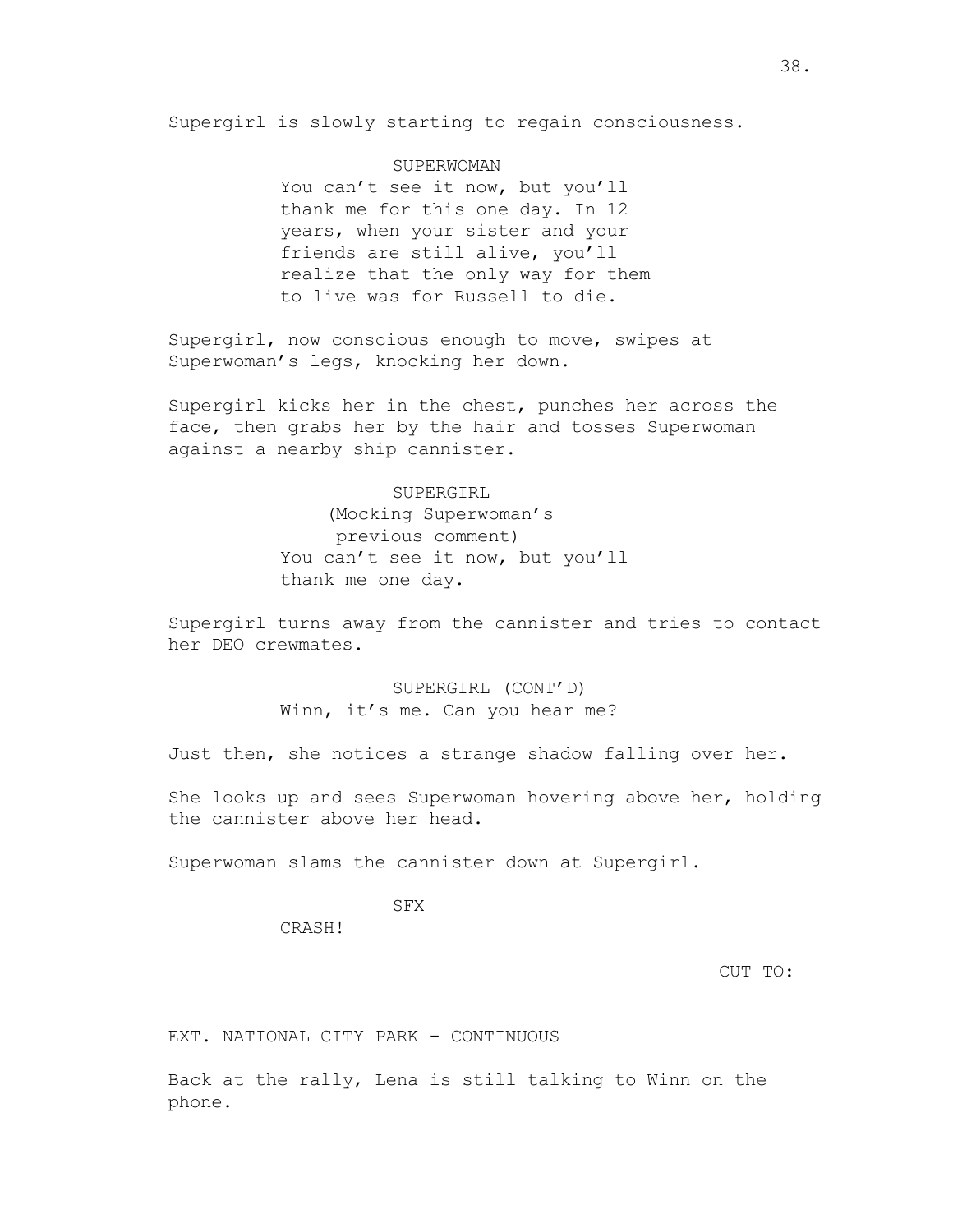(Through Lena's phone) We need to stop the shooter. Look out at the crowd. Does anyone seem angry to you?

Lena looks out at the crowd of people screaming...

CROWD Humans First! Humans First!

LENA They're all angry. That's why they're here.

## **WINN**

(Through Lena's phone) Good point. Does anyone seem different? Maybe less angry, more "cold-blooded killer-y."

Lena notices a suspicious man in a trench coat who isn't chanting. He's holding his hand in his coat and is looking around the crowd.

> LENA Hold on. I see someone. I'll call you back.

She puts the phone away and moves toward the man.

EXT. WAREHOUSE DISTRICT - CONTINUOUS

Superwoman is still floating above cannister she dropped when suddenly, Supergirl comes bursting through the cannister at super speed and tackles Superwoman in the air.

Supergirl drags her up in the sky, punching and fighting the whole time.

EXT. NATIONAL CITY PARK - CONTINUOUS

Lena moves toward the suspicious man, who continues to look around the crowd with his hand in his trench coat.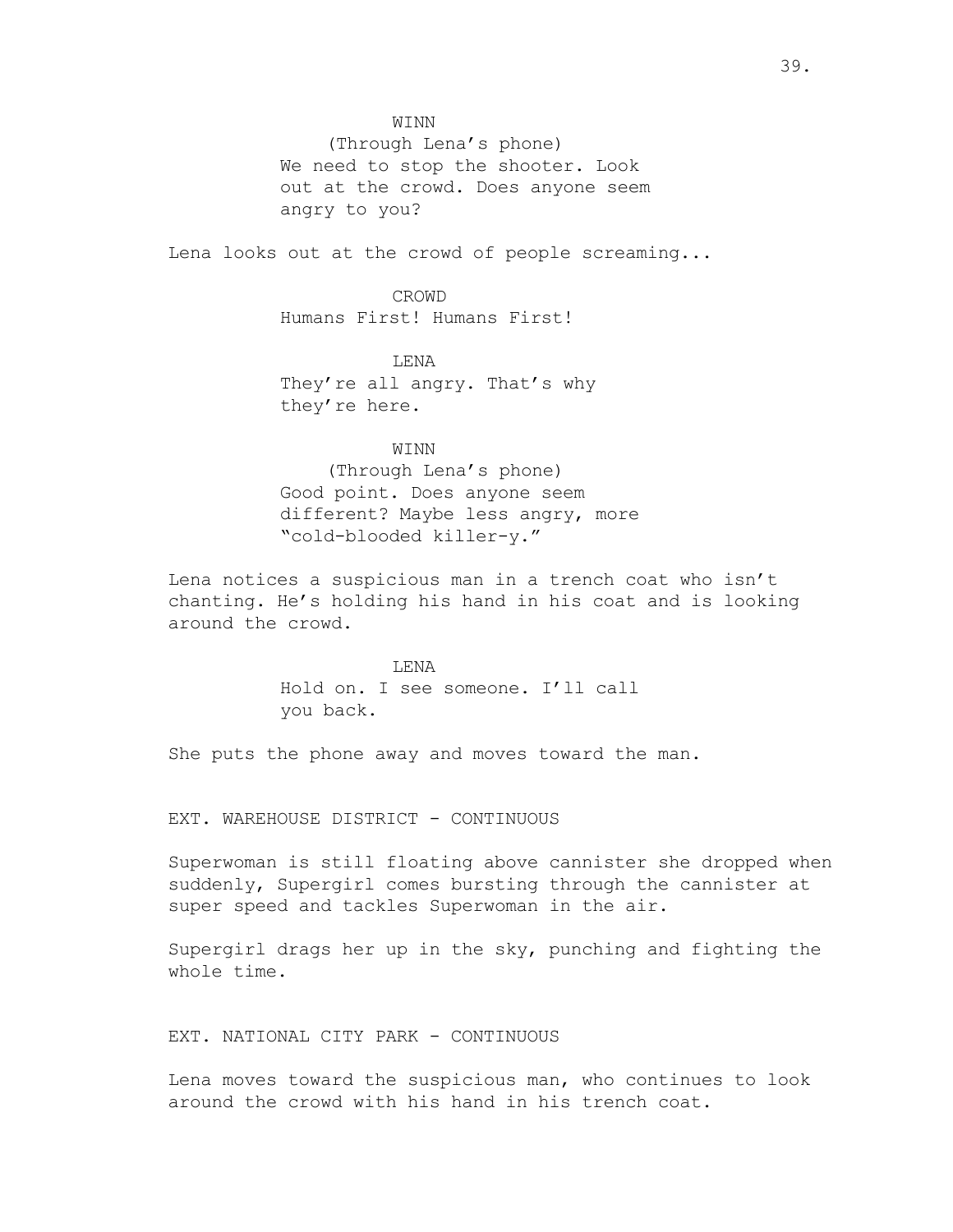As Lena nears, the man approaches a boy and suddenly pulls his hand out of his coat. To Lean's surprise, he's holding a red Edgar Russell campaign hat, which the man presents to the boy (his son).

Lena stops her approach, relieved, but also worried that the killer is still somewhere in the crowd.

Just then, a passing woman bumps into Lena without offering an apology.

> LENA Hey, how about an "excuse..." (Recognizing the woman) "Me."

The woman is the ANGRY WOMAN from the previous news report, the one that said Russell "deserved those bullets."

EXT. WAREHOUSE DISTRICT - CONTINUOUS

The two Kryptonians continue flying upward and fighting.

Supergirl is angry and it's giving her the upper hand. Her punches land faster, more often and harder. Superwoman is losing steam.

High above the clouds, the ascension stops and Supergirl, with all her strength, delivers a massive punch that sends Superwoman falling back down toward the dock where she lands with a huge...

#### SFX

BOOM!

The sonic blast ripples throughout the dock.

EXT. NATIONAL CITY PARK - CONTINUOUS

The angry woman stops near the front of the stage, and takes a deep breath.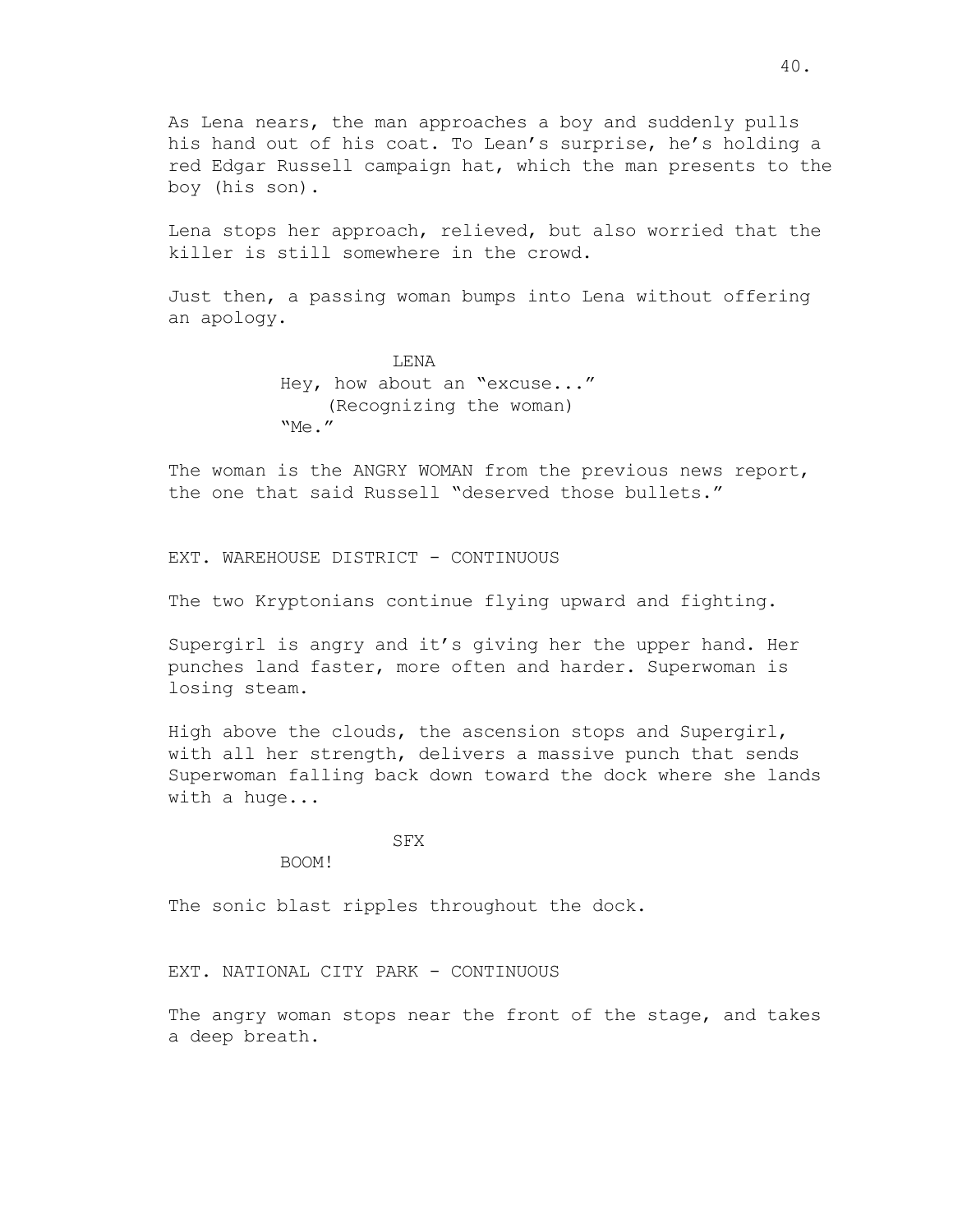She reaches into her purse and pulls out a gun. As the lifts it up to point at Russell, Lena appears and kicks her knee out, dropping the woman to the ground.

Lena knocks the gun away and easily puts her in a headlock.

LENA How about we don't commit murder for America, shall we?

## EXT. NATIONAL CITY DOCKS - CONTINUOUS

Supergirl lands back on the dock, near Superwoman's body.

WINN

(Through the earpiece) Kara. Can you hear me?

#### SUPERGIRL

I'm here.

#### WINN

(Through the earpiece) Lena did it. She stopped the shooter. Russell is alive.

Supergirl walks over to Superwoman, who is regaining consciousness. Blue energy continues to spill out of her body.

> SUPERGIRL We did it. We stopped the assassination. You lose.

> > **SUPERWOMAN**

No. We all lose.

Supergirl bends down to pick her up.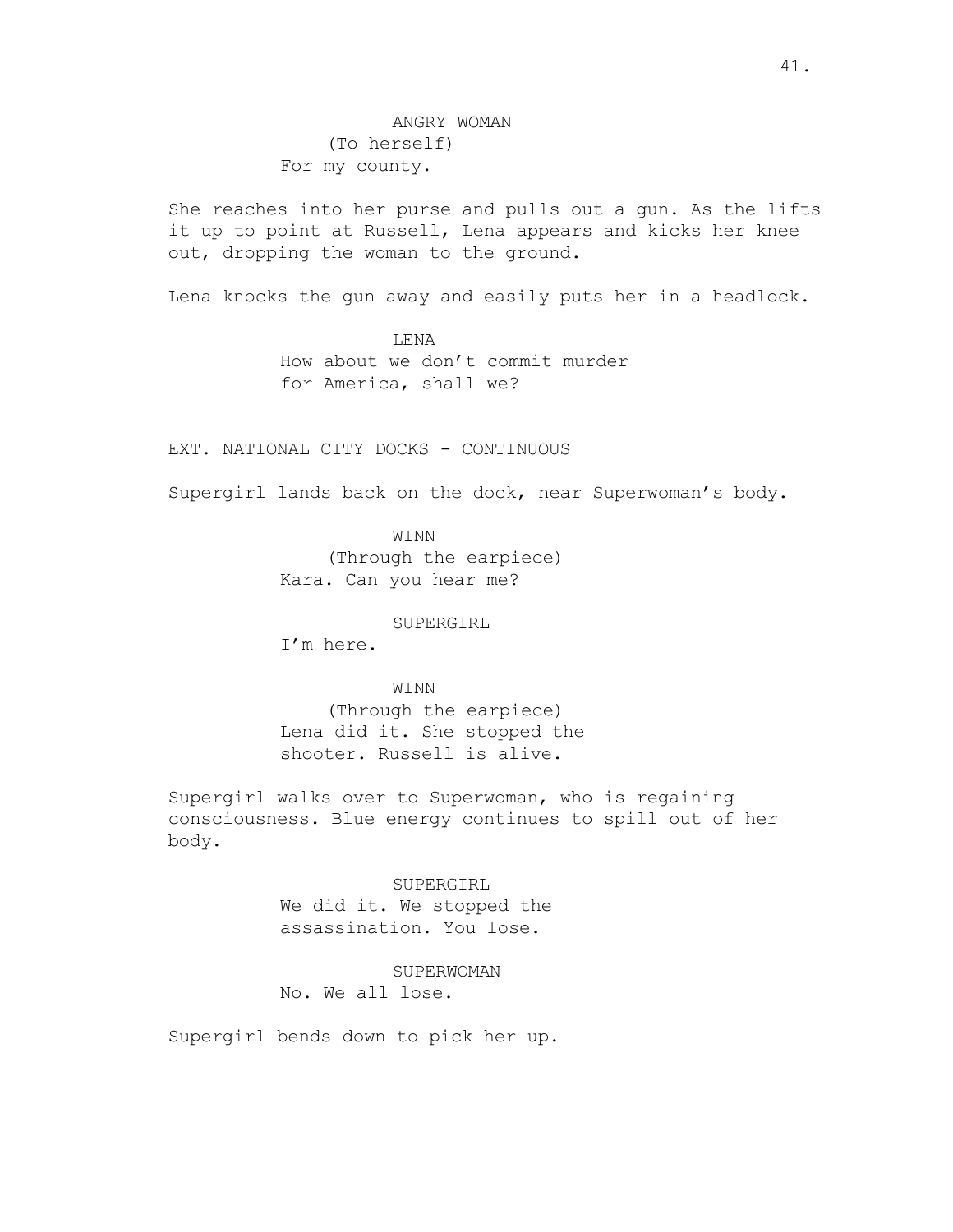SUPERGIRL Let me fly you back to the DEO. The Tachyon energy is--

## SUPERWOMAN

No, don't. It's too late for that. Just... just let me look up at the sky for a bit.

Superwoman, still on her back, looks up straight at the sky.

SUPERWOMAN (CONT'D)

It's so...

Superwoman dies.

Supergirl stands over her, solemnly.

# END OF ACT FIVE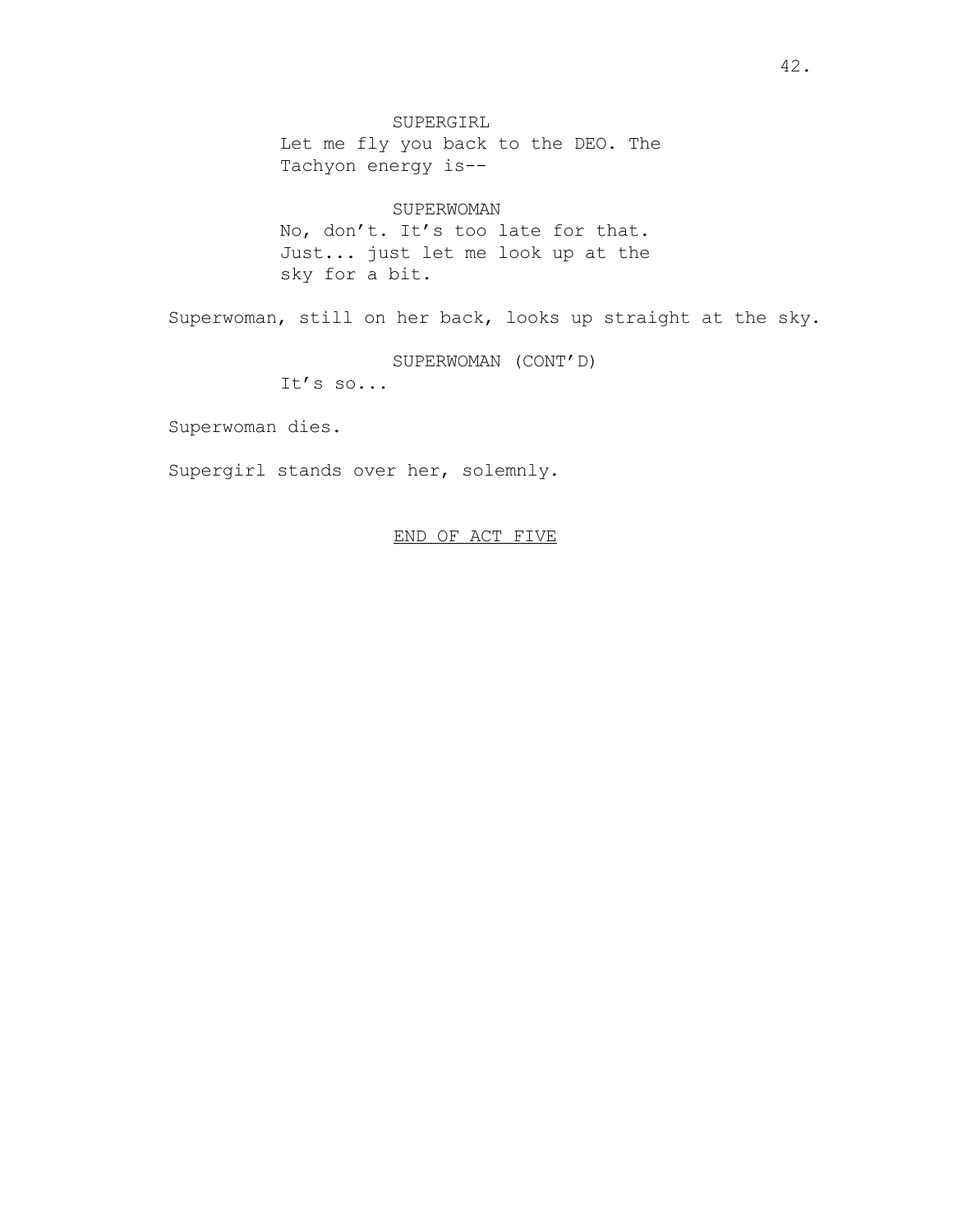# ACT SIX

EXT. CEMETERY - THE NEXT DAY

It's a small gathering, just Alex, Winn and J'onn. Alex is holding flowers. The trio are standing over a tombstone with the inscription: "SUPERWOMAN: Sister. Friend. Hero."

> WINN Is Kara coming?

J'ONN No. She said she had something important to attend to.

WINN She's literally going to miss her own funeral.

Alex and J'onn stare at him.

WINN (CONT'D) Right. Not a good time for jokes.

Alex bends down and puts the flowers in front of the tombstone.

> WINN (CONT'D) God, this must be so weird for you, Alex. It's your sister's grave and not your sister's grave.

Alex runs her hand over the inscription.

ALEX I just feel lucky to have known her.

INT. HOTEL CONFERENCE ROOM - DAY

Edgar Russell is finishing up his last campaign speech in National City.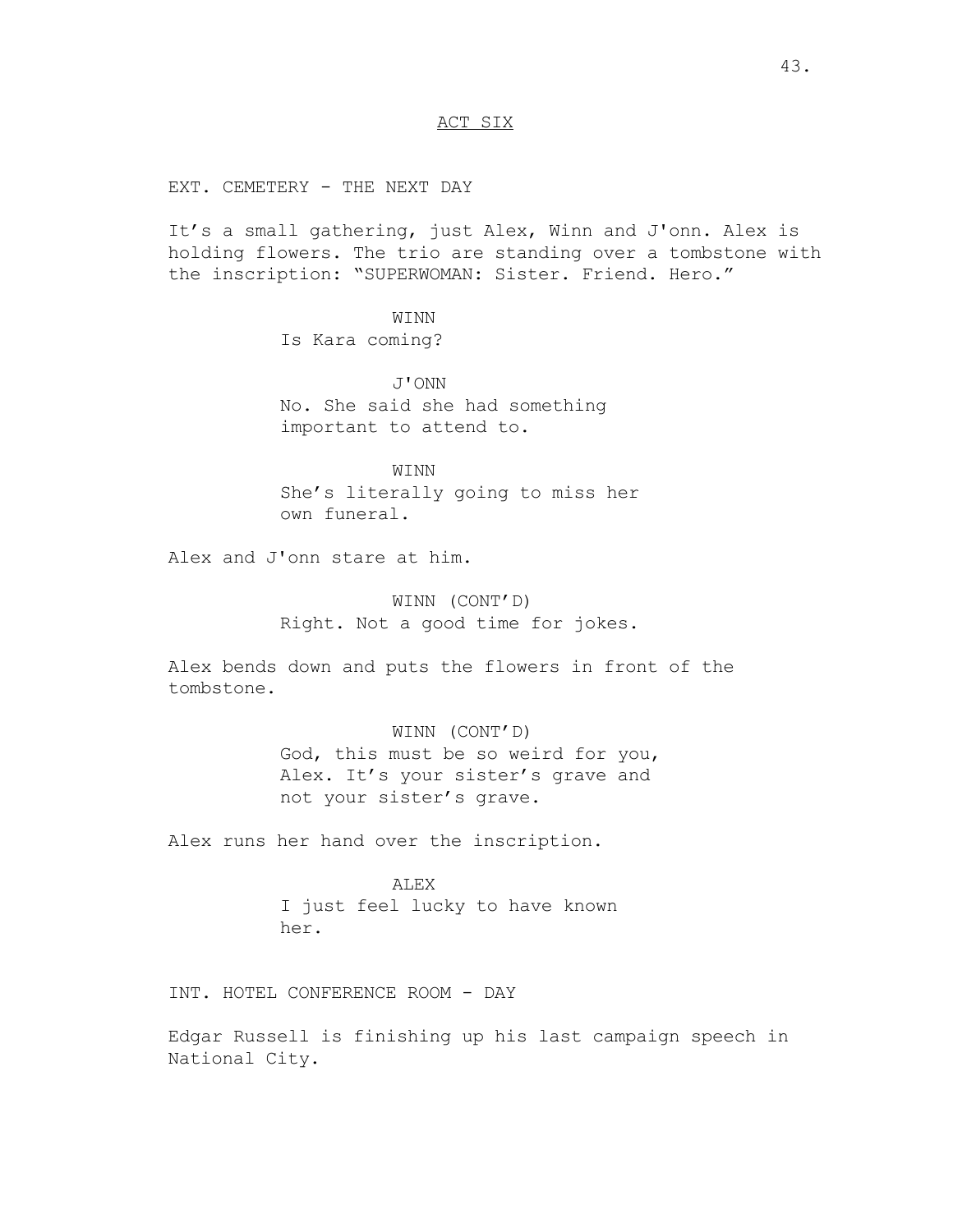EDGAR That's why, from the day I'm president, until the day I die, I'm gonna put...

CROWD (Finishing ) Humans first! Humans first!

EDGAR

All right, folks, I'm outta here. Have a great night!

Edgar waves as he walks off-stage.

The crowd cheers!

INT. ELEVATOR - LATER

Edgar is with his CAMPAIGN MANAGER as they head up to his hotel suite.

> CAMPAIGN MANAGER We're gaining huge ground in the polls, especially among uneducated white males in their 20's.

> > EDGAR

Just shows you that you don't need an education to do the smart thing.

CAMPAIGN MANAGER

The assassination attempts have helped too. They raised your profile nationwide.

EDGAR

Let's just hope a bullet doesn't land before I take office.

The elevator arrives and the doors open.

EDGAR (CONT'D) Hold my calls till the morning.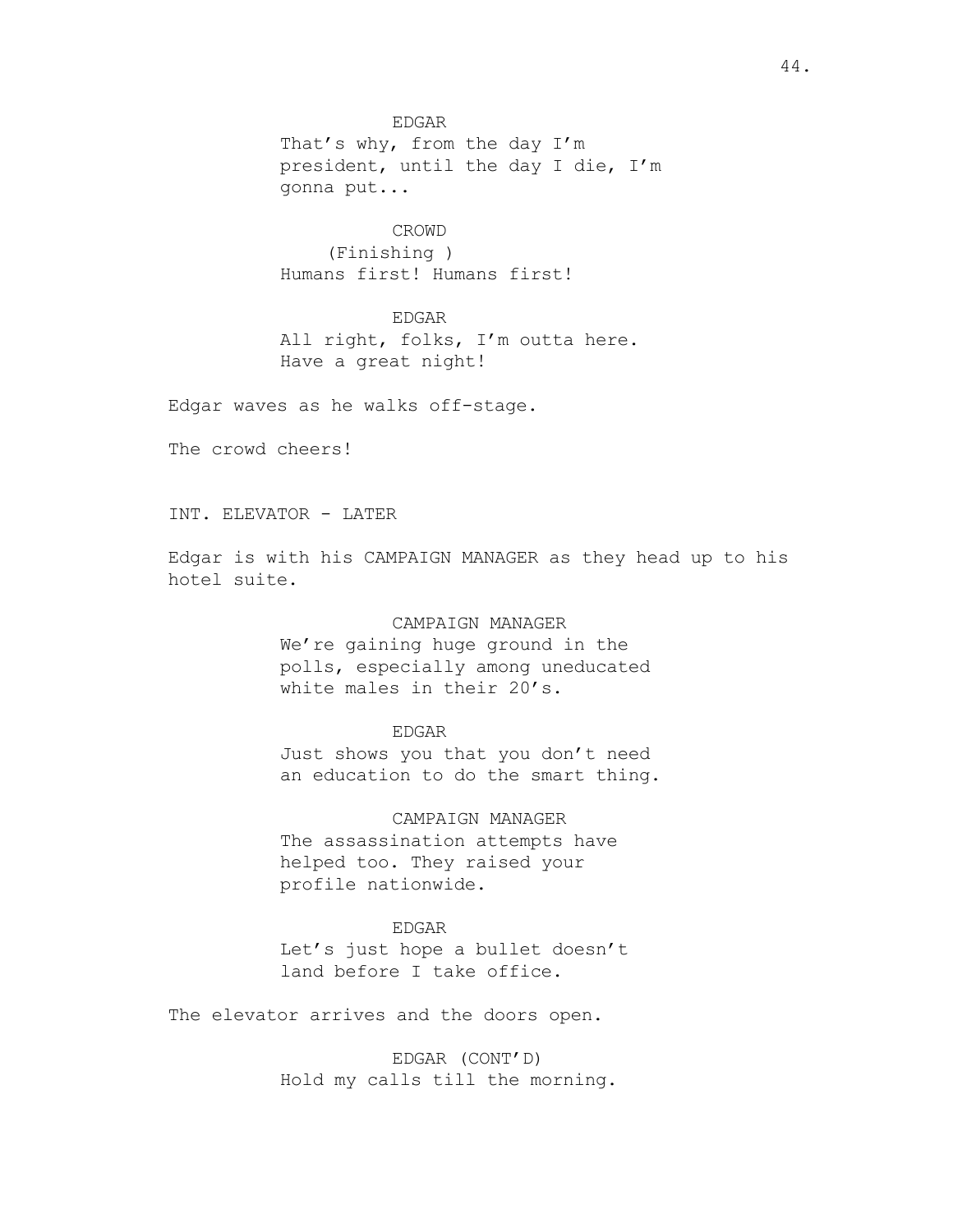CAMPAIGN MANAGER

Yes, sir.

EDGAR And get'em to send me up a Diet Coke, would ya?

CAMPAIGN MANAGER

Right away.

Edgar steps off the elevator toward his...

INT. HOTEL SUITE - DAY

Edgar walks in, drops his tie on the floor, then kicks his shoes off, letting them land haphazardly in the room. He notices that the balcony doors are open.

> EDGAR Hmm. Did I leave that open?

> > SUPERGIRL (O.C.)

No.

Edgar jumps at the sound of her voice, then turns to see Supergirl standing behind him.

EDGAR

Whoa! Stalk much, Supergirl. If you came for an autograph, you need to dish out the 50 dollar donation just like everybody else.

SUPERGIRL

I didn't come for an autograph. I came with a message.

EDGAR

Which is?

SUPERGIRL I'm watching you.

EDGAR Ex-squeeze me?